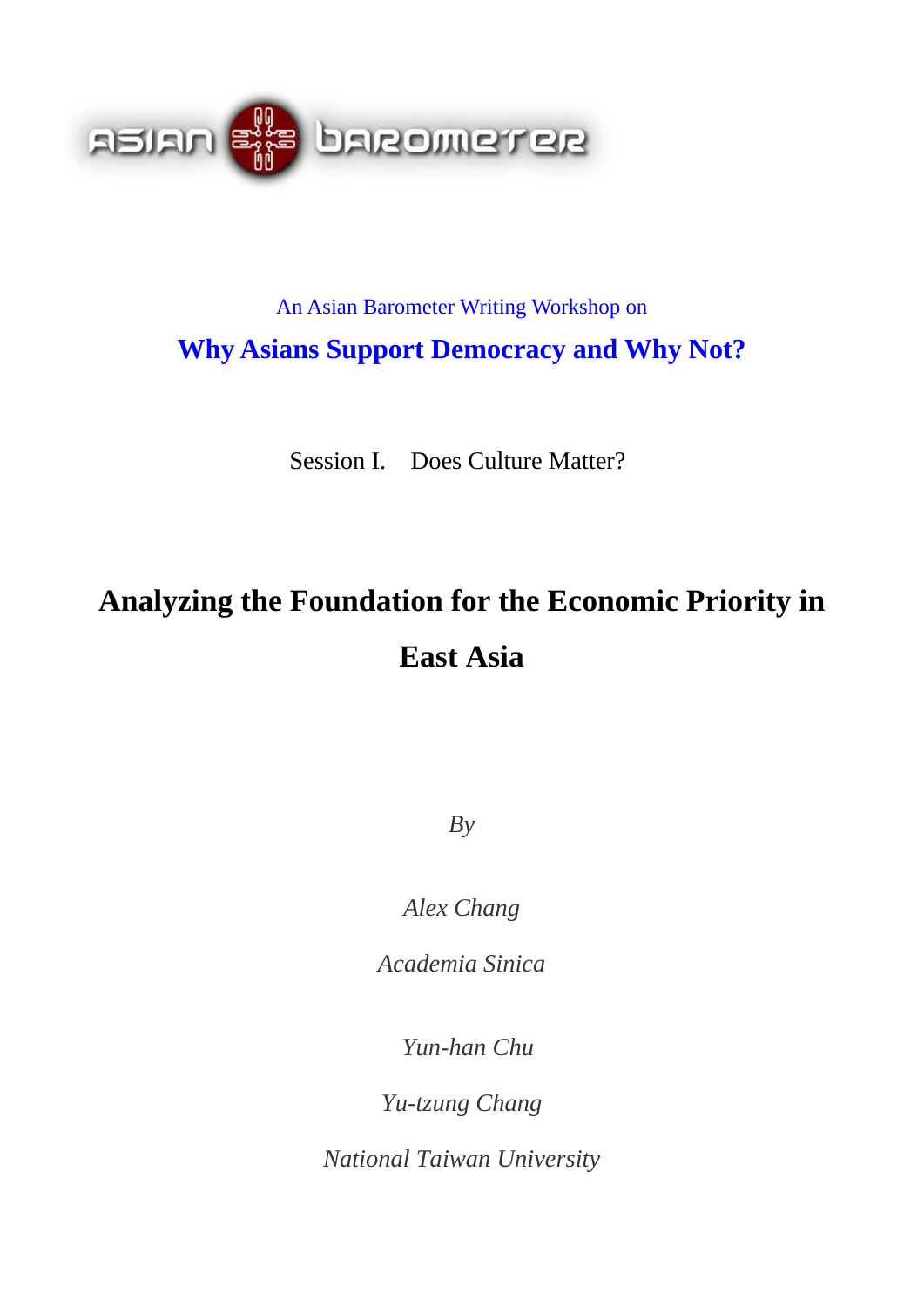## **Analyzing the Foundation for the Economic Priority in East Asia**

Alex Chang Assistant Research Fellow, Institute of Political Science, Academia Sinica chang626@gate.sinica.edu.tw

Yun-han Chu Distinguished Research Fellow, Institute of Political Science, Academia Sinica yunhan@gate.sinica.edu.tw

> Yu-tzung Chang Department of Political Science, National Taiwan University yutzung@ntu.edu.tw

\*Paper prepared for delivery at an Asian Barometer Writing Working on "Why Asians Support Democracy and Why Not?" organized by *Asian Barometer Survey*, National Taiwan University, June 22-23, 2008, Taipei, Taiwan.

\*\* This is only a draft. Please do not quote without authors' written permission \*\*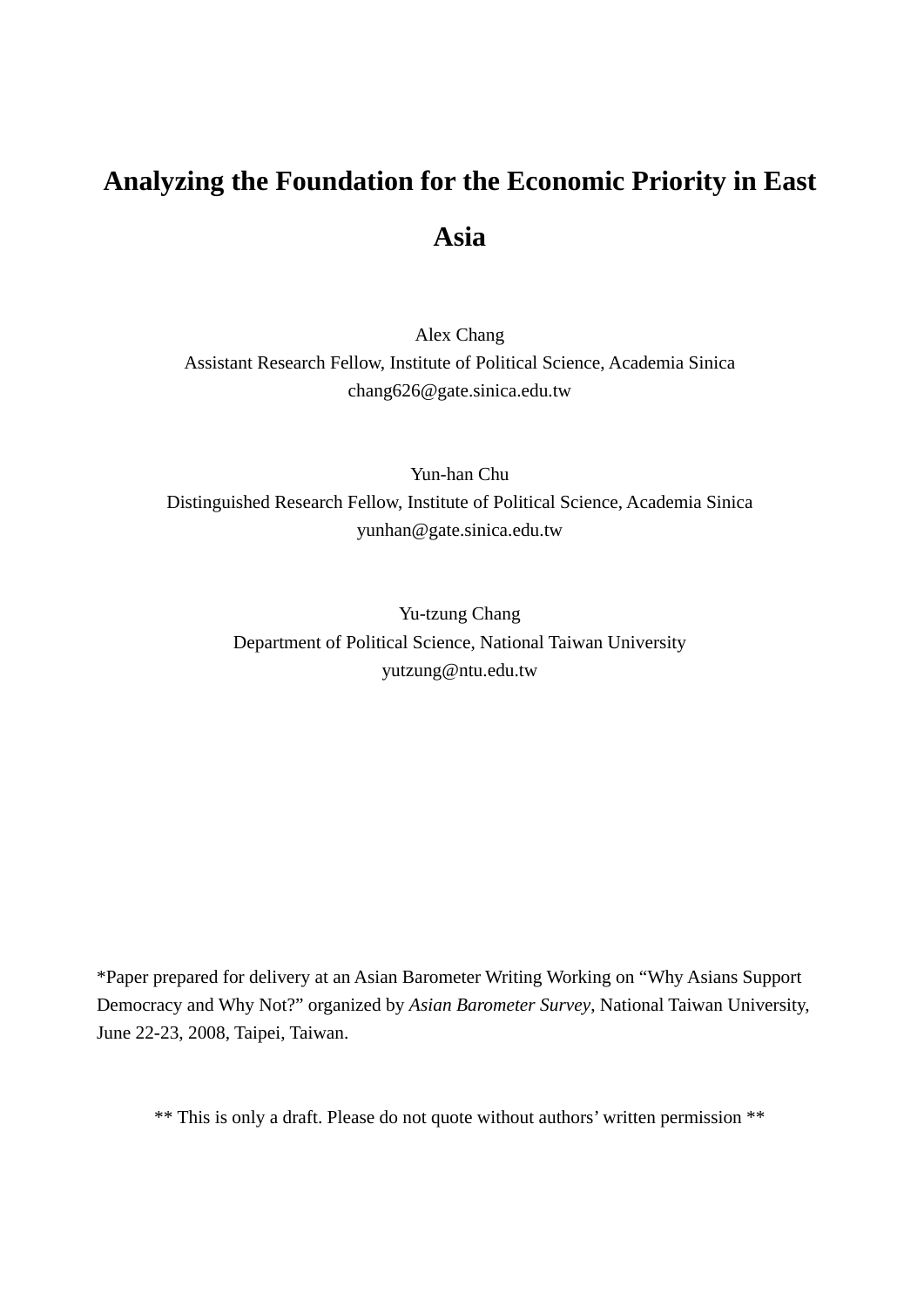## **I. Introduction**

 $\overline{a}$ 

Since the Universal Declaration of Human Rights (UDHR) in the 1948, that provided for the basic dignity and protection for human beings, human right activists and political scientists have been trying to construct universalist theories of human rights and to assign fundamental obligations for UN member states to follow (UDHR Article 1; Donnelly 1986, and 1989; 49-50). Nevertheless, these tough tasks have ignited serious debate between the West and the East.

The universal criteria of human rights are generally considered as the product of Western history (Vincent 1986, 19-36). Inherited from Locke, the UDHR emphasizes individual dignity, equality, and freedom. To protect the basis of human rights, it further sets up restrictions on government, groups, and intervention (UDHR Article 30). However, most Asian leaders do not appreciate the universal definition of human rights and its application.<sup>[1](#page-2-0)</sup> They assert that the power of defining human rights should not be monopolized by the West and that individual freedom should not be considered as a supreme principle. Instead, it should be determined by culture and associated social identity (Eldridge 2002; 15). They claim that domestic knowledge is the prerequisite for installing human rights in Asian states and the installation of human rights without understanding Asian values would be considered as a Western invasion (See Bell 2000, 44-46; Zakaria 1994).<sup>[2](#page-2-1)</sup>

This paper analyzes the conflicts between Western and Eastern values. There are three core questions: First, *what are the fundamental differences between the two sets of values*? To address this question, we focus on four major aspects: the content of human rights, the philosophical background of human rights, the prioritizing of economic development and democracy, and the criteria of evaluation. Among these major aspects, we assert that the priority of economic

<sup>&</sup>lt;sup>1</sup> For example, Senior Minister Lee Kuan Yew has been openly argued that the liberalism and Western-style democracy does not appropriate to Singapore and Asian states several times. See Sam Demo's interview with Lee in Bell 2000, Ch3. See also Fareed Zakaria's interview with Lee in Foreign Affair Vol. 73 (2). Before the ASEAN meeting in 1997, Mahathir bin Mohamad also made a speech condemning the UDHR, accusing the US and other countries of trying to impose their values on Asians.

<span id="page-2-1"></span><span id="page-2-0"></span><sup>&</sup>lt;sup>2</sup> Some Asian leaders even assert that the human right is the alibi for the US and Western states' demands on opening markets that have been protected and well-regulated by Asian governments (Kausikan 1993, 27). For example, Mahathir argued that the US campaigns for workers' right in Asia in order to undermine the competitiveness of Asian companies and to maintain its regional dominance (See International Herald Tribune, 17 May 1994).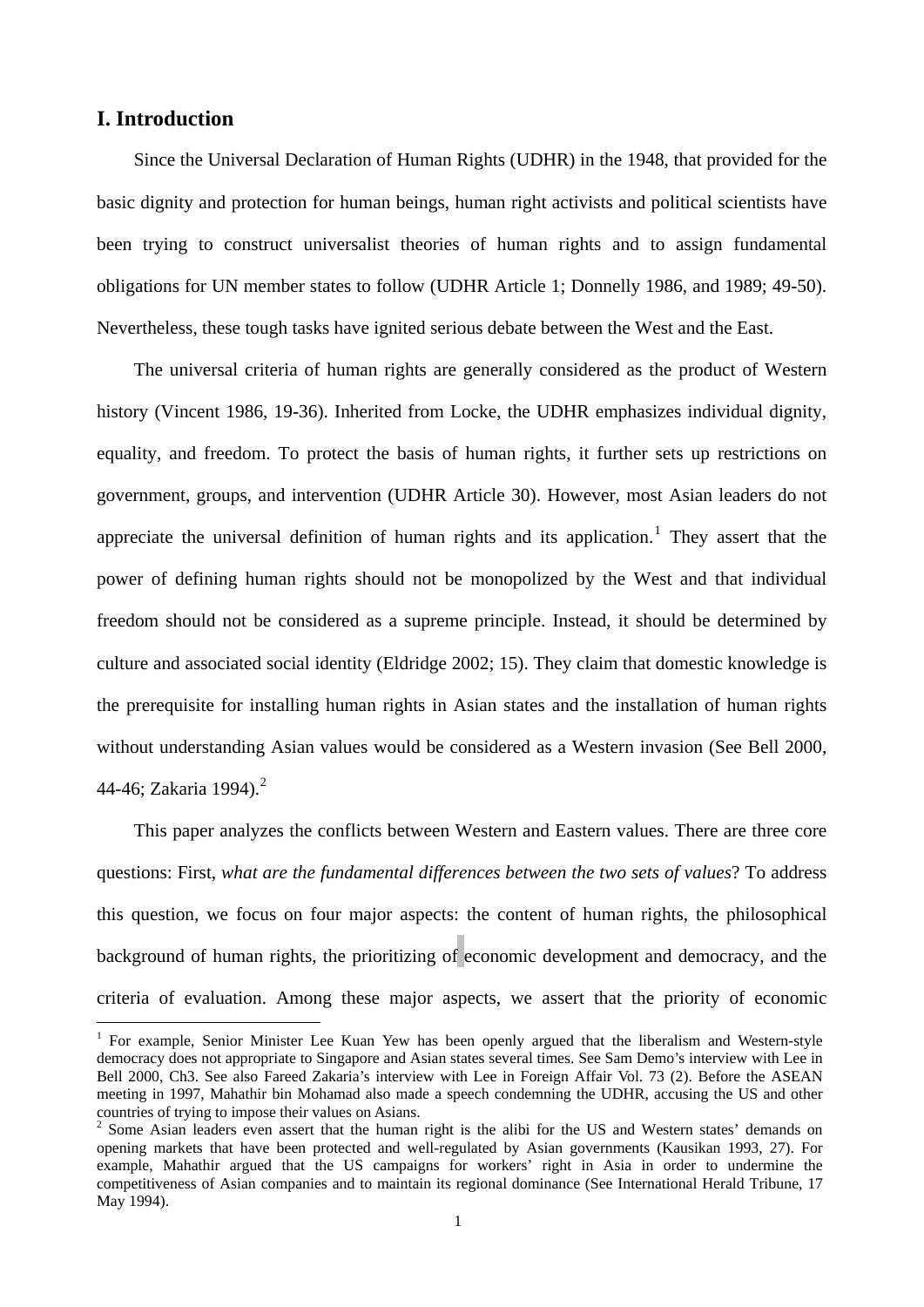development over democracy is the major difference between the West and the East. Empirical evidence shows that in East Asia, economic development apparently outweighs democracy.

This finding thus leads to the second question: *Why do Asians stress economic development over democracy*? To answer this question, we theorize the social and cultural backgrounds for Eastern values and argue that Asian soft authoritarianism is based on social consent and is endorsed by traditionalism and authoritarianism in Asian society. To support our arguments, we incorporate the cross-national datasets from the first and the second wave Asian Barometer Survey with a three-level structural equation model.

The cross-national analysis provides a practicable suggestion for solving the third question: *How to install liberal democratic values into Asian society*? We argue that economic development and democracy should not be mutually exclusive. Disentangling traditionalism from authoritarianism and providing traditionalism with democratic meanings could help install democratic values into Asian society. The empirical analysis also reveals an interesting finding: contrary to what modernization theory predicts (Lipset 1959, 1994), economic development does not necessarily drive Asians to support democratization. Instead, it further pushes them to prioritize economic development and strengthens the legitimacy of Asian authoritarian regimes.

## **II. The Fundamental Differences between the West and the East**

#### **Negative vs. Positive Rights**

The first difference between Western and Eastern values is the nature of human rights. Based on the tradition inherited from social contract theory, Western tradition emphasizes civil and political rights of individuals (Plant 1993). To maximize individual rights and to prevent members from violating others' freedom, liberalists argue that statutory restraints are required for states. Since this idea concerns formal restriction on states and asks individuals' forbearance, the civil and political rights Western traditions concern are considered as negative rights (Cranston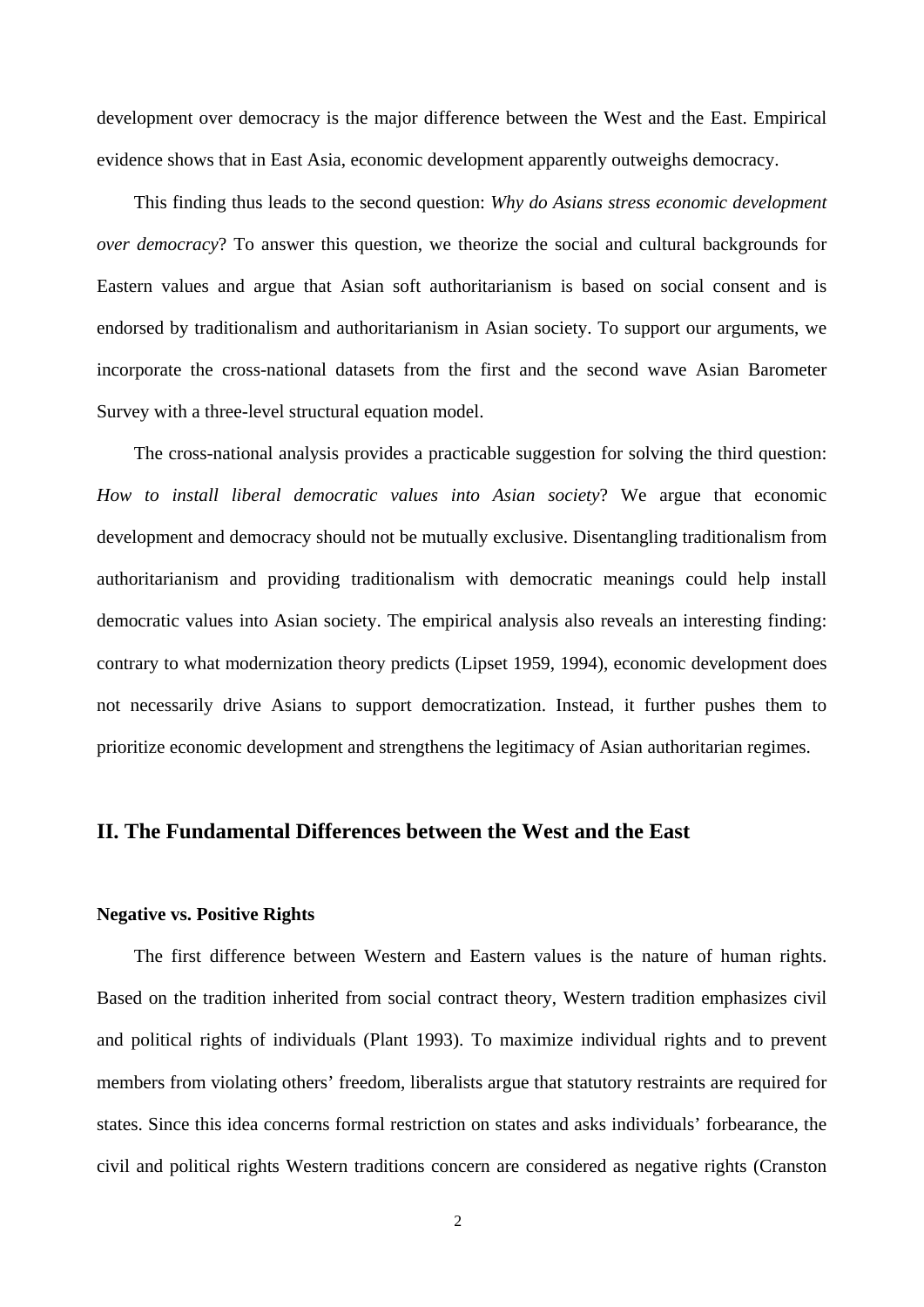1973, 1983; Evans 2002; 200). In contrast with negative civil and political rights emphasized by the West, Eastern values are more concerned about members' substantial economic and social demands and stresses positively providing material means of life to all members in states (Plant 1993).

Conflicts between negative and positive rights are ignited between the West and the East. Advocators of negative rights oppose positive claims as human rights due to three arguments: First, they assert that human rights should be guaranteed without exception to all human beings. While negative claims are almost costless and all states are capable of fulfilling them, positive claims stress social and economic rights and rely on states' capabilities. Moreover, even if states are all capable of providing substantial materials for their members, positive rights, unlike negative rights, lack clear standards. Lastly, unlike negative rights that explicitly indicate members' civil and political rights, positive rights are more like governments' social policies which do not explicitly specify the rights of human beings (Cranston 1973, 1983; Plant 1989). On the other hand, some authors claim that without fundamental rights, such as the right to live, security, and subsistence, civil and political rights are meaningless (Shue 1996, 39). The basic right to food, shelter and the conditions for good health are also combined with negative rights (Evans 2002, 203).

#### **Universalism and Individualism vs. Relativism and Contextualism**

The four freedoms - *Freedom of speech and expression, Freedom of religion, Freedom from want*, and *Freedom from fear* - declared by President Franklin D. Roosevelt in 1941 can represent the universal values of human rights. Western values consider human rights as inalienable, unconditional and fundamental freedoms that humans everywhere in the world ought to enjoy (Brown 1997, 42-43). The universality of human rights is viewed as the legacy of Western tradition of the natural law, which is a set of basic principles of behavior, basic requirements of practical reasonableness, and general moral standards for all human beings (Finnis 1980, 23). The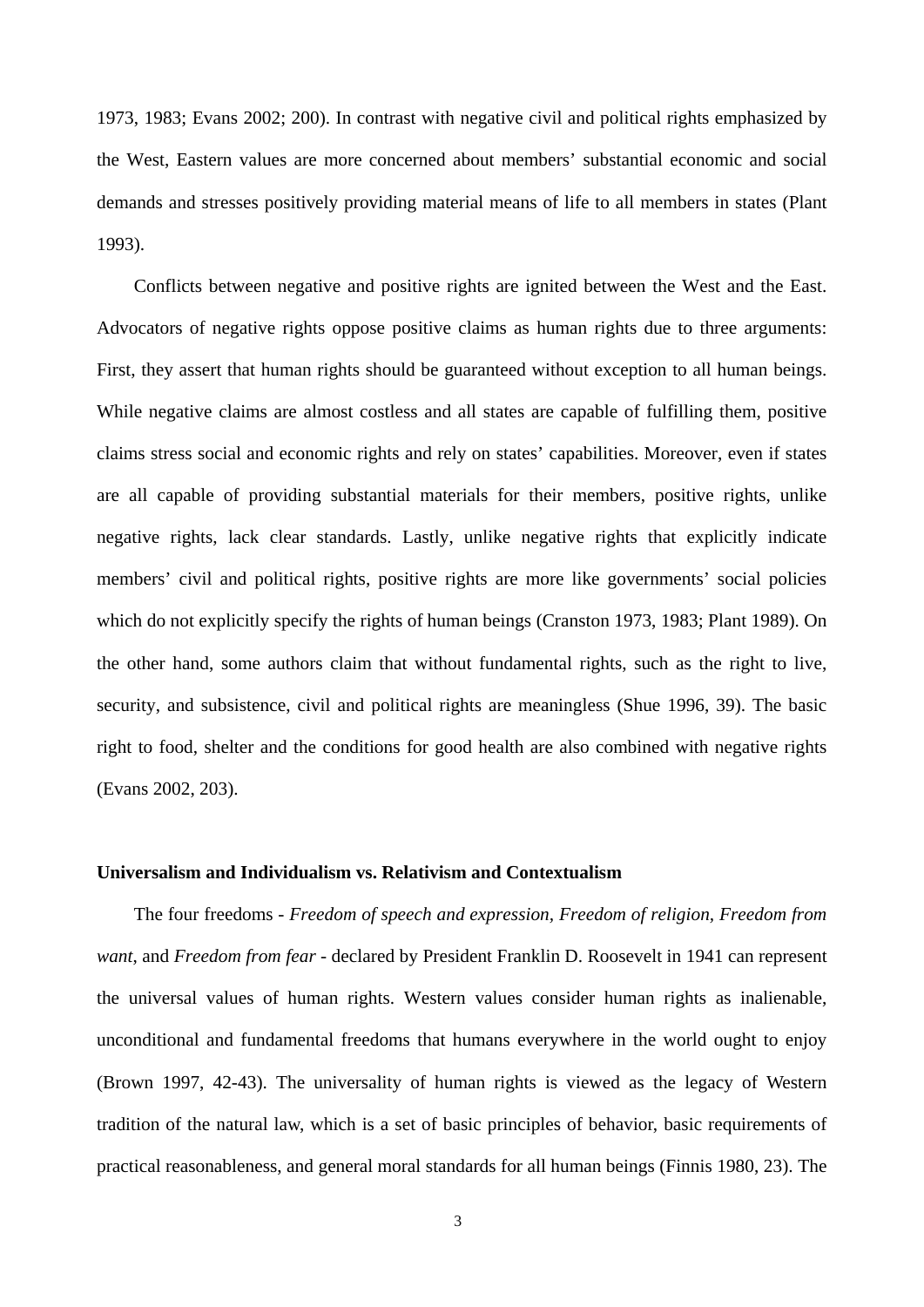<span id="page-5-0"></span>tradition of natural law was later reinterpreted by social contract theorists and combined with individualism (Hampton 1986, 6-10; Bobbio 1993; Gordon 1993). Social contract theory asserts that to avoid the chaos of the state of nature and to protect their own property and natural rights, individuals, explicitly or implicitly, surrender parts of their rights to form a community or a state, and that the state is responsible for protecting it members from any violations of human rights.

Unlike the West emphasizing individual rights, the East asserts that the definition of human rights is actually associated with particular social, cultural, and historical backgrounds (Brown 1997, 4[3](#page-5-0); Bell 2000, 49<sup>3</sup> Eastern society, unlike its Western counterpart, believes that the individual exists in the context of his family (Bell 2000, 192; Hood 1998, 857-862; Tu 1996; 115-116; Harrison 1992, 143). A Chinese aphorism: *xiushen, qijia, zhiguo, and pingtianxia* (修 身、齊家、治國、平天下), states that a well-governed state and an ideal world can be achieved via well-behaved individuals and harmonious families, clearly represents the contextual relations between individuals and states. Due to different historical backgrounds and insisting on cultural relativism, Asian leaders reject the intervention of Western democracies and the idea of universal human rights and assert that Asia must construct political regimes that suit its unique conditions (Hood 1998, 853).

#### **Democracy vs. Economic Development**

 $\overline{a}$ 

The third conflict between the West and East is the prioritizing of economic development and democracy. The UN Declaration on the Right to Development (RTD) elaborates the Western view on the priority best. Even though the RTD acknowledges that states have rights and also the duty to formulate national development plans and to enhance the welfare of all their people, Article 2(1) asserts that the human being is the central subject of development and its preamble emphasizes that "the promotion of, respect for, and enjoyment of certain human rights and fundamental freedoms cannot justify the denial of other human rights and fundamental

<sup>&</sup>lt;sup>3</sup> Critics also find that contextualism is not monopolized by the East. Hegel's "ethnical community" and Marx's "class consciousness" can both be considered as instances of Western contextualism. See Brown 1997, 49-50; Vincent 1986, 19-36.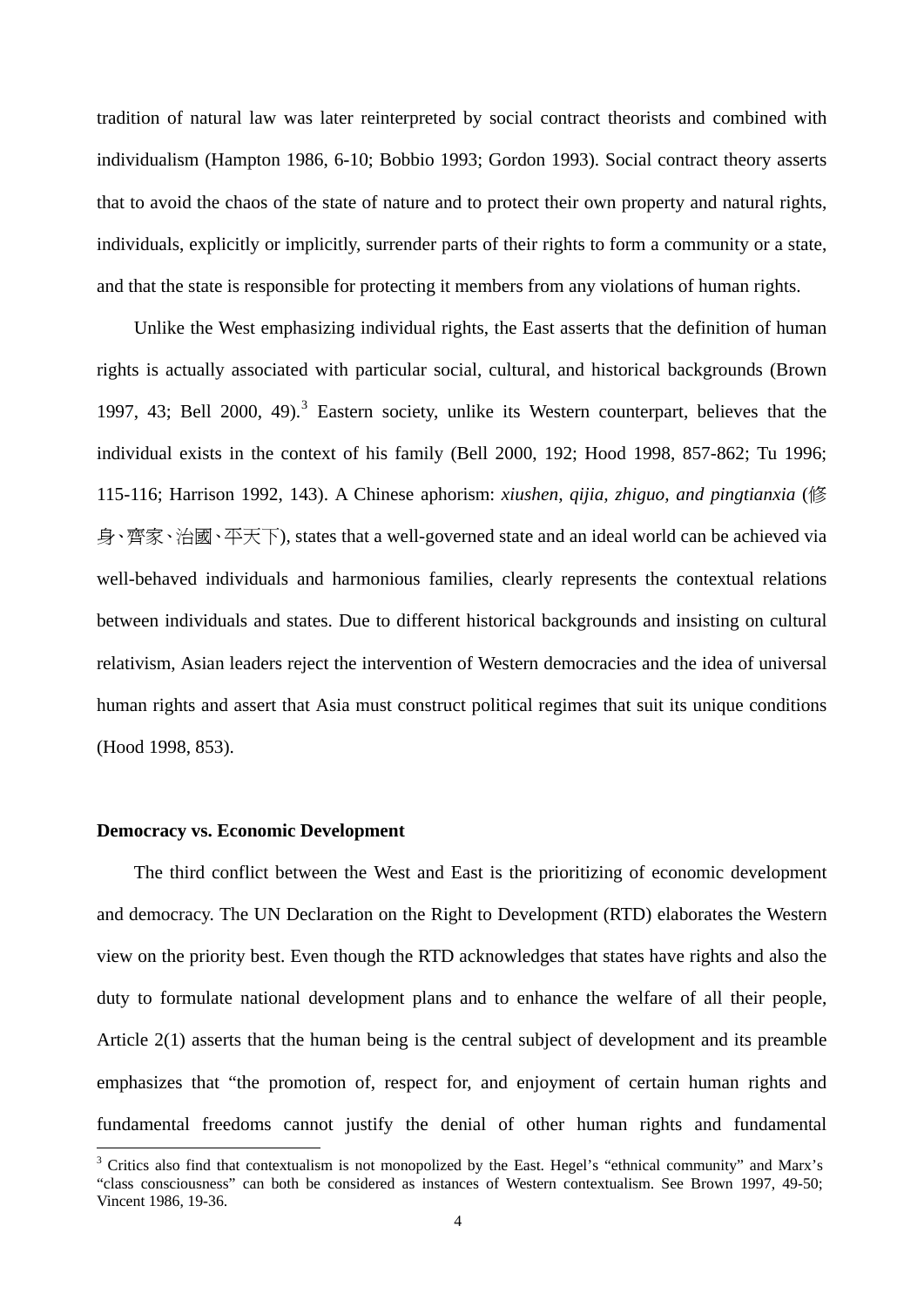<span id="page-6-0"></span>freedoms." In other words, in the Western society, liberal democracy and human rights still outweigh economic development. In contrast with the RTD and the Western view, Asian leaders assert that economic development is prior to civil and political liberties and justify their violations of human rights by appealing to national security and higher imperatives of economic development (Donnelly 1999, 610). Singaporean Senior Minister Lee Kuan Yew declares that political liberties need to be sacrificed to secure more basic material demands (Bell 2000, 219-232).

#### **Procedure vs. Consequence**

Western society considers procedures as the most essential institutional factor protecting human life, liberty, and property (Griffin 2001, 318). In a court of law, rules of mandatory procedure for transparency ensure the open presentation of evidence and pleadings on sentencing. Plaintiffs and defendants are held equal before the law and are provided with ample opportunity to artiuclate their claims, to present evidence, and to defense their own interests (Henham 2004). Procedural justice not only protects human rights via judicatory, but also represents the institutionalization of a political system. By following institutionalized regulations, people can comprehend and anticipate the outcomes of their behavior, and further exercise their rationality to avoid violation of statutory regulations and punishment by the government.

Unlike Western society stressing procedural justice, Eastern society is more concerned the consequences of their policies and government performance. They assert that democratic procedures have no moral status and intrinsic value, "Good government is about results, not process[es]"<sup>[4](#page-6-0)</sup> and procedures are evaluated by their consequences (Arneson 1993, 125). The choice among various possible governance regimes is to be made by selecting the regime whose implementation would maximize the attainment of moral goals (Arneson 2003, 124). In short, democracy is only one of all possible instruments available and does not necessarily yield the

 $\overline{a}$ 

<sup>4</sup> By Lee Kuan Yew. See Bell 2000, 185.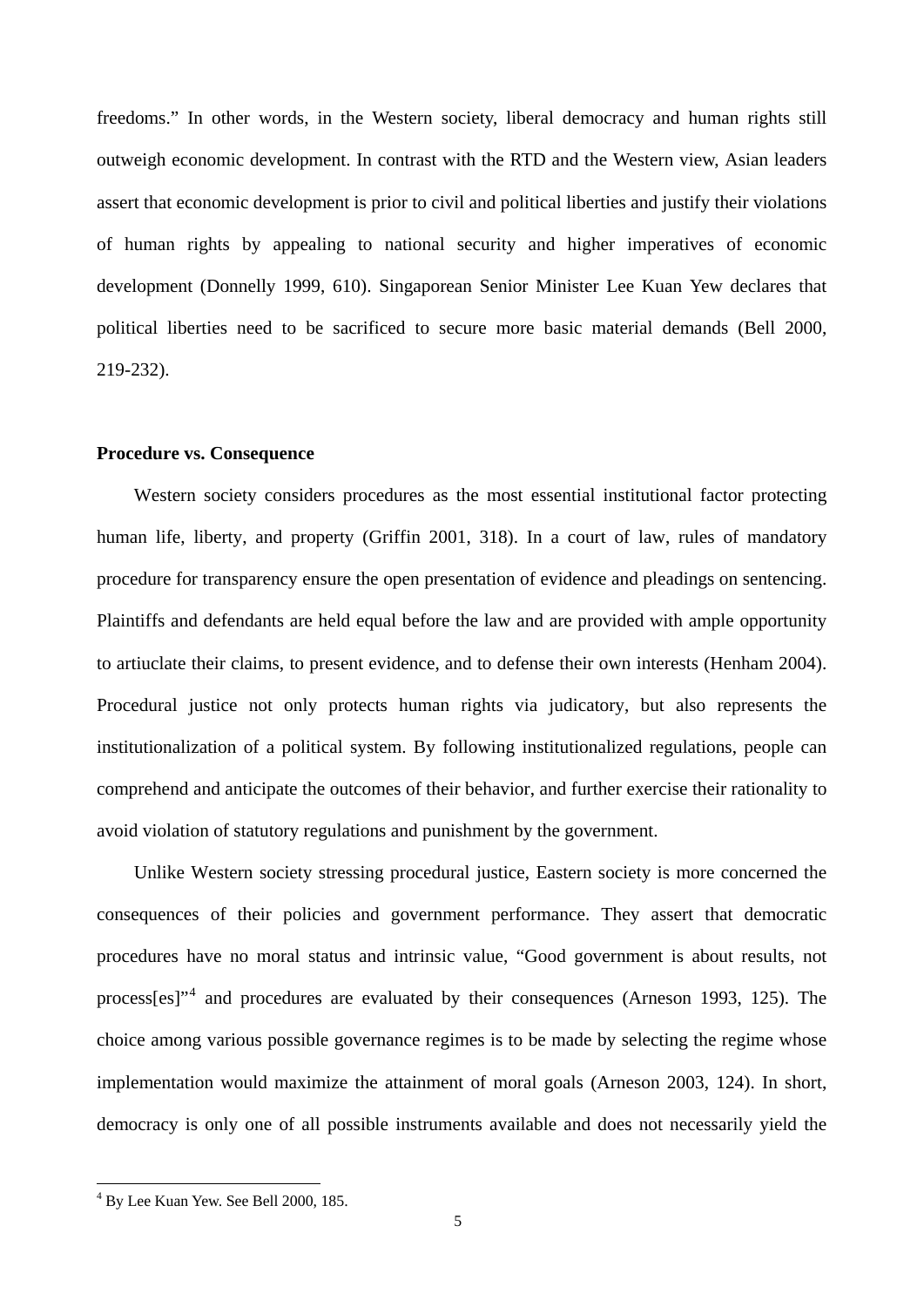<span id="page-7-0"></span>best outcome. Society should be capable of selecting a decision procedure that is likely to produce the greatest fulfillment of people's significant moral rights over time (Arneson 2003, 131).

The discussion above enables us to derive the difference between the West and the East. In contrast with the West, the East focuses more on contextual relations of individuals in a society instead of their independence and civil and political rights. Based on contextualism and relativism, economic development and satisfaction of substantive material demands not only become the formal reason for Asian leaders to limit civil and political rights, to postpone democratization, and to justify their soft authoritarianism, but also the goals of government and the criterion of evaluating government performance.

Asian Barometer Survey further empirically supports the findings above and shows that a majority of interviewees agree that economic development is more important than democracy (See Figure1 and Figure 2).<sup>[5](#page-7-0)</sup> Why do Asian people prioritize economic development over democratization? Appropriately answering this question not only helps us acquire domestic knowledge and understand social support and legitimacy of Asian soft authoritarian, but also enable us to find a route for installing democracy in Asian countries without conflicting with vested interests. Thus, in the following section we discuss the historical, cultural, and social-economic backgrounds of Eastern values.

 $\overline{a}$ 

<sup>&</sup>lt;sup>5</sup> Xing Bao also reported that 71.4% Hong Kong citizens opted for economic prosperity instead of democracy. See Xing Bao 19 October 1993.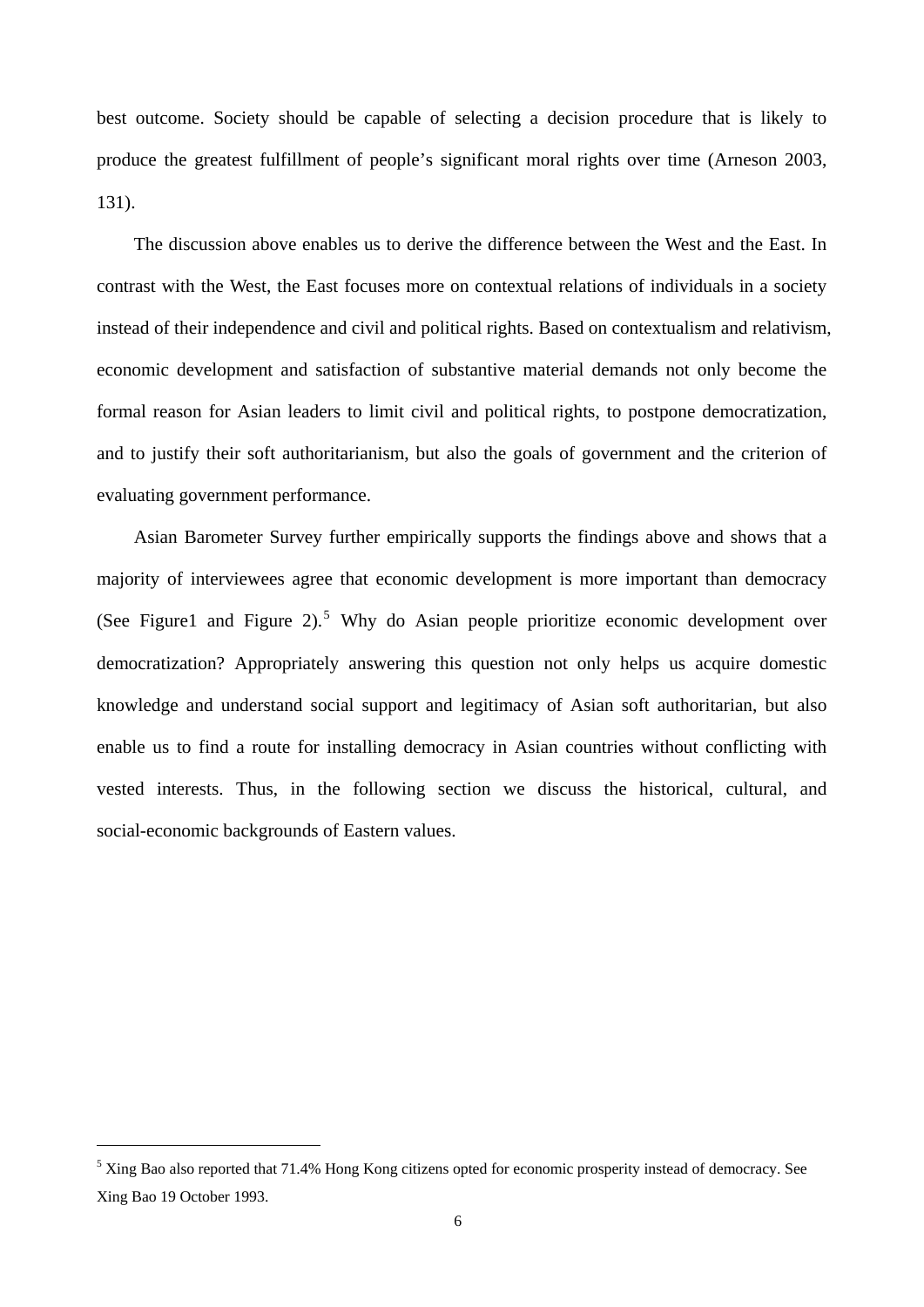

Econ. Development vs. Democracy (First Wave)

Econ Development vs. Democracy (Second Wave)



**III. Asian Values and Its Foundation** 

## **Traditionalism and Confucianism**

A Chinese aphorism can represent the key value underpinning East Asian traditions: *Da dao zhi xing ye, tian xia wei gong* (大道之行也,天下為公)*.* It means that if everyone can put aside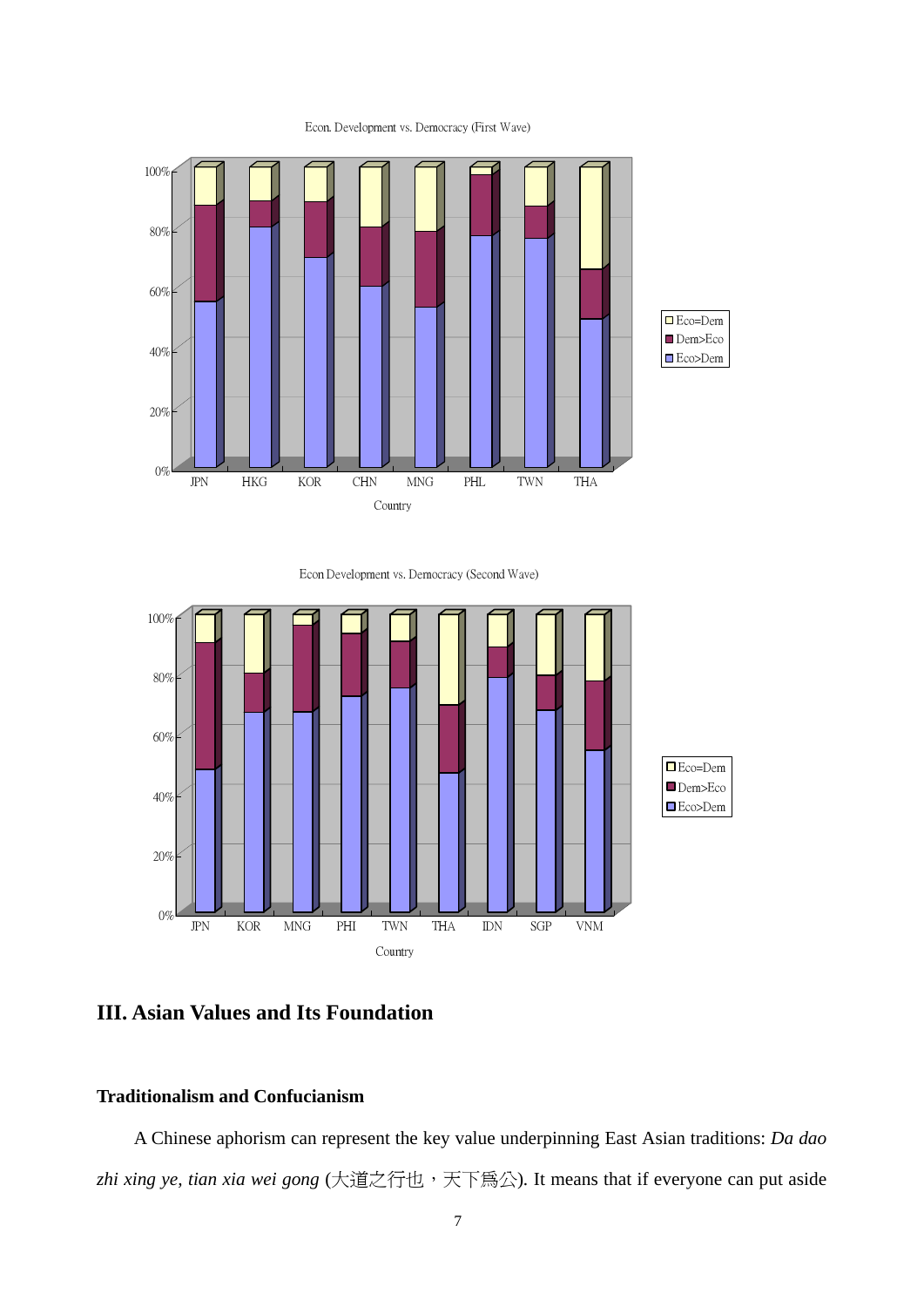self-interest and consider more public interest, then all people can enjoy a better way of life. Here, public interest, which is similar to Jean-Jacques Rousseau's general will, indicates the maximum welfare of all people instead of the sum of individuals' interests. As mentioned in the section above, Confucianism teaches Asians that their welfare is associated with group welfare, and individuals are asked to sacrifice their own interests for the sake of general interests (Hood 1998, 854). The Confucian contextualism has been manipulated by Asian leaders and been socialized into people's daily life for millennia. For example, even children at four can easily recite the Chinese saying: *wo wei ren ren, ren ren wei wo* (我為人人,人爲我), which literally means that if I act for the good of others, then they will also act for my good.

Does Confucianism really benefit economic development? Even though Max Weber agrees that "Material well-being has never in any civilized land been so emphatically represented as the ultimate goal as it has been in China" (Weber 1984, 76, recited from Harrison 1992 ch.3), after comparing Confucianism with Calvinism, he asserts that personal relations are an obstacle to objective rationalization (Weber 1984, 76, recited from Harrison 1992 ch.3). In addition, the absence of an effective legal system, subjective and often irrational decisions by conservative emperors and mandarins further discourage investments (Weber 1984, 76-79, recited from Harrison 1992 ch.3). Nevertheless, rapid economic growth in Japan and the Four Mini Dragons provides counterevidence to Weber's hypotheses.

Then, how does traditionalism and Confucianism contribute to rapid economic development in Japan and the Four Mini Dragons? First, the installation of modern capitalism inevitably results in conflicts between self interests. Traditionalism and Confucianism, which emphasizes individuals' contextual relations with their communities, more or less averts these potential conflicts. In addition, unlike India, and Indonesia's central planning, the central planning in Malaysia, Singapore, Korea, Taiwan, Hong Kong and Japan lends to a market-oriented planned economy, an authoritarianism-capitalism nexus (Johnson 1994, 459). On the one hand, government intervention is required to set up developmental goals and to guide the domestic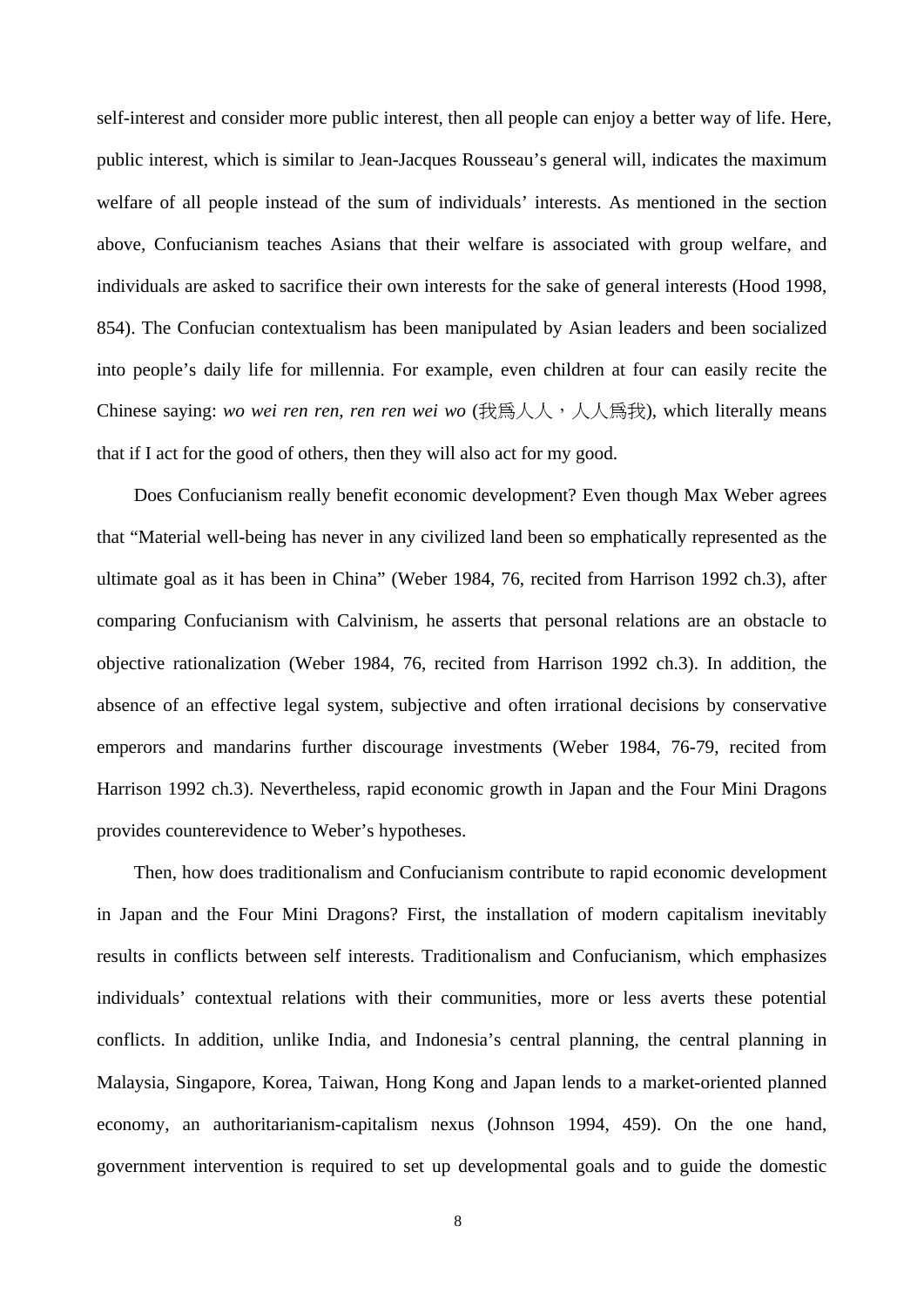economy and regulate corporations. On the other, the market mechanism is required to maintain competition, to provide profit incentives, and to stimulate productivity. However, during the procedure of economic materialization and development, economic policies, such as land reform, land expropriation, farm redistricting, and industrial transition, inevitably affect vested interests. By stressing public interests, Confucianism not only justifies government intervention in economic activities and resource distribution, but also provides a cushion for civil grievances against central planning, avoids potential conflicts between society and government, and reduces the extent to which the central government utilizes authority to enforce its policies.

Furthermore, Confucianism respects intellectuals and ranks them first among the four occupations: *shi, nong, gong, and shang* (士、農、工、商) (Harrison 1992, 83). Besides reminding them of the contextual relations between individuals and the community, Confucianism requires intellectuals to study the phenomena of nature in order to acquire knowledge and act with sincerity and integrity: *ge wu, zhi zhi, cheng yi, and zheng hsin* (格物、致知、誠意、正心). The Confucian tradition emphasizing education, not only encourages people to pursue higher education levels, but further charges Asian governments with the task of providing compulsory education (Bell 2000, 61, 186). In Japan and the Four Mini Dragons, education has received a high priority and the literacy rate and average education levels are comparable to those in advanced countries (Harrison 1992, 106). Government education policy and society's emphasis on education further provides high quality human capital and a labor force able to acquire relevant technological knowledge, raising productivity within the domestic economy (Romer 1993, 547; Pack 1992, 299; Collins and Bosworth 1996).

Asian tradition also accentuates the virtue of thrift and encourages people saving their earnings for future. "*you jian ru she yi, you she ru jian nan*" (由儉入奢易, 由奢入儉難) reminds people of how difficult to cultivate the habit of thrift. The tradition of diligence and thrift encourages conservative Asians save money, especially in postal saving accounts. This thus makes postal saving systems in Japan, Malaysia, Singapore, and Taiwan the most important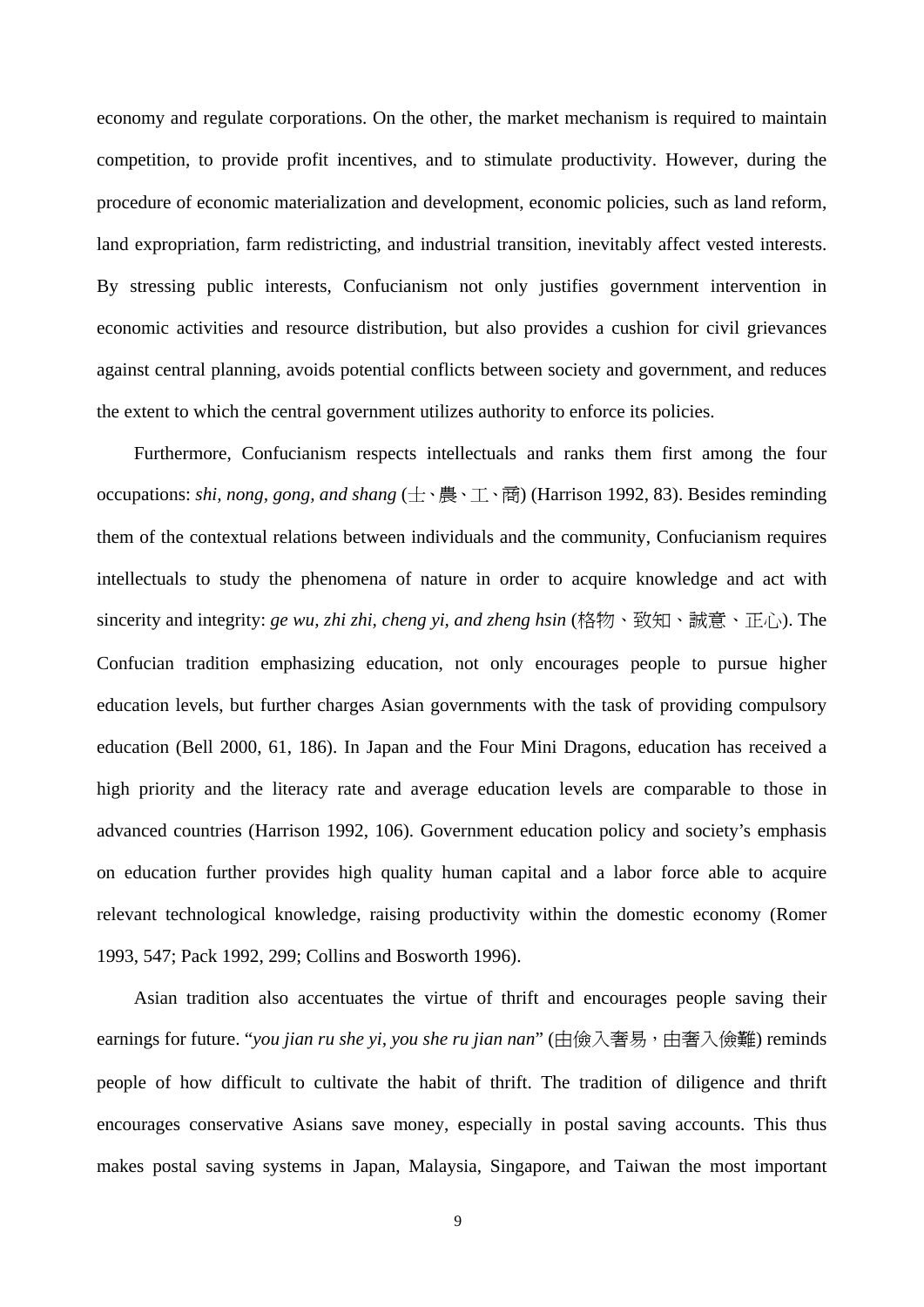<span id="page-11-0"></span>institutions created by governments to promote savings. Immense savings not only help government to counter against the adverse effects of hot money and capital flows, to manipulate exchange rates, and to control consumer prices in domestic markets, but also enable governments to increase public expenditure and investment and to provide low-interest business loans to key industries without risking financial deficits. Governments' efforts in running small deficits or large surpluses and maintaining sound macroeconomic policies has further contributed directly to high levels of national savings (Stiglitz and Uy 1996, 254).

## **IV. Authoritarianism and Patron-Client Relations**[6](#page-11-0)

Scholars of Asian studies generally recognize authoritarianism as the most important tradition in East Asian governance. Oi (1994) and Tu, Hejtmanek, and Wachman (1992) found that Asian subordinates tend to identify their interests with a group, to avoid internal division and conflict, and to better comply with commands from their leaders.

Two Chinese expressions reflect the Asian authoritative tradition. "*tian, di, jun, qin, shi*" (天 地君親師 ), literally: God, earth, leaders, parents, and teachers, respectively, represents traditionally unchallengeable values. Asians are required to obey without question the five "idols." In addition, "*ming ke shi you zhi, bu ke shi zhi zhi*" (民可使由之,不可使知之), which means that people only need to do whatever their leaders demand of them and that understanding what is asked of them is not necessary, indicates the traditional authoritarian pattern of Confucianism. Reischauer and Fairbank (1960, 30) find that the authoritarian pattern is very prevalent in Asian society and makes traditional Confucian society aristocratic, authoritarian, and static (Harrison 1992, 82).

Lucian Pye (1999) analyzes how Confucian civility that forms Asian society and claims that Confucian authoritarian pattern upholds high standards and ritual correctness within superior-subordinate relations. In such hierarchical relations, superiors can be likened to

 $\overline{a}$ 

<sup>&</sup>lt;sup>6</sup> Most students of Asian studies assert that authoritarism is also included in Confucianism. In this section, we do not intend to oppose previous studies. To distinguish authoritarism from other traditional values and to highlight its influence, we extract it from traditionalism and Confucianism.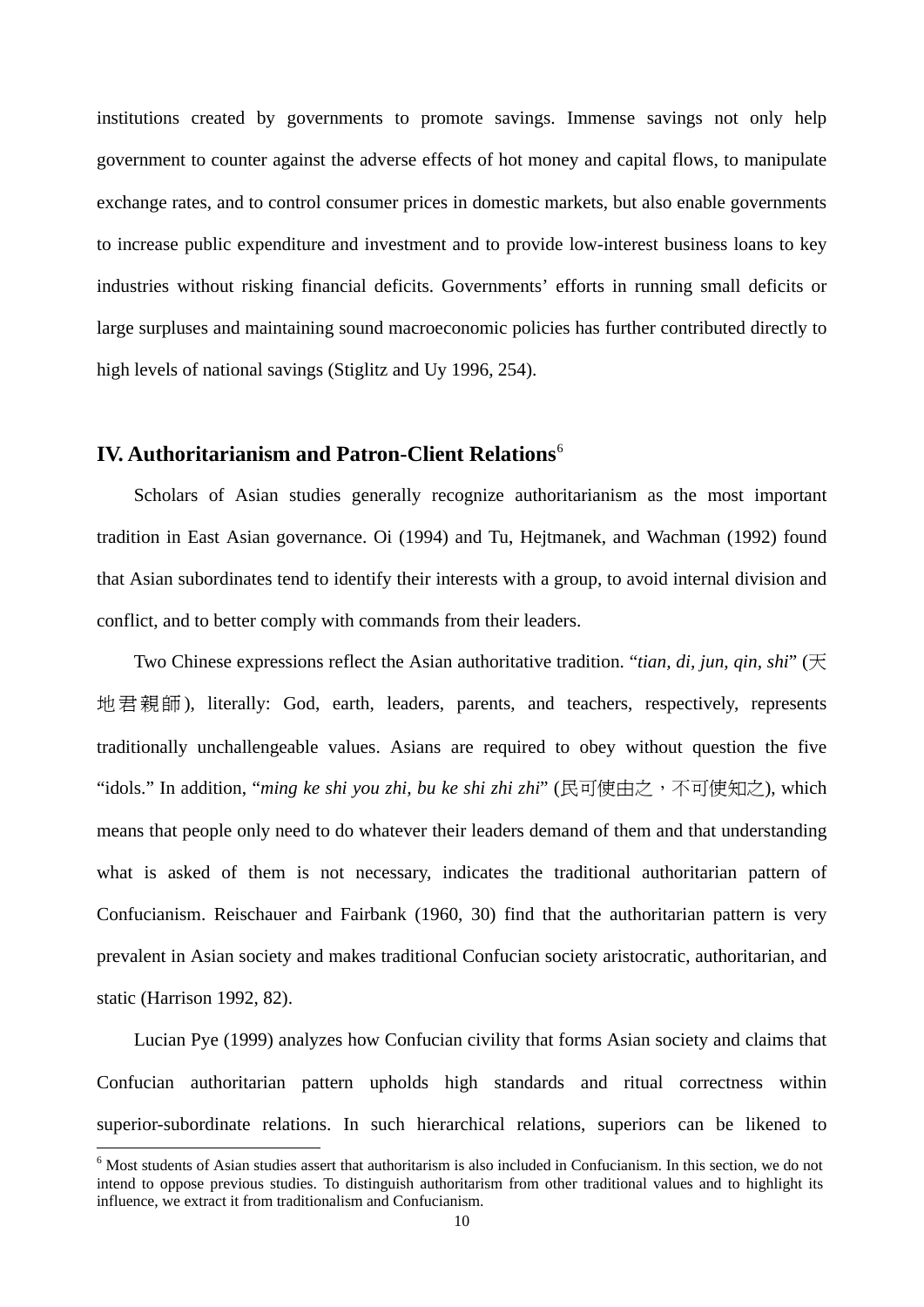patriarchs in families. They are assumed to possess greater knowledge and insight and are expected to take care of all subordinates, who are in return required to respect the authority of their superiors (Pye 1999, 768; Hood 1998, 856). In superior-subordinate relations, reciprocal acts and duties are performed and so they are also known as patron-client relations.

Weber argues that the Confucian superior was "in the self-perfection of his adaptation to the world an ultimate goal in himself", instead of "a means to impersonal goals of any kind whatsoever". Thus, in his opinion, Confucianism constitutes a rejection of economic training in the pursuit of profit (Weber 1984, 61, recited from Harrison 1992 ch.3). Nevertheless, Weber ignores the fact that the superior-subordinate (or patron-client) relation is not only based on subordinates' absolute compliance, but on the mutual benefit of both parties. To uphold their own dignity, authority, and legitimacy, superiors have to consistently provide sufficient patronages to followers in exchange for their loyalty. To maximize their interests, subordinates, on the other hand, must comply completely with superiors' commands and provide their loyalty and political and economic support (Hood 1998, 856). The patron-client relations not only bind superiors and subordinates, but also reduce uncertainty in economic activities and the cost on overseeing subordinates. Once economic development is defined as in the public interest by superiors, it easily prevails over all other values and becomes the doctrine of Asian society (Neher 1994, 958). This pattern thus becomes the fundamental model of Asian rapid economic development (Smart 1997).

In contrast with its contribution to Asian rapid economic development, Asian culture does not contribute to the legacy of democratic development. A strong state and unified government are considered as prerequisites of political stability, economic prosperity, and national security (Hood 1998, 856). In addition, democracy requires strong norms with regards to managing disagreements and social grievances. Nevertheless, in Thailand, Burma, Indonesia, and Malaysia, the conventional norms show no tolerance toward political opposition and dissidents (Pye 1999,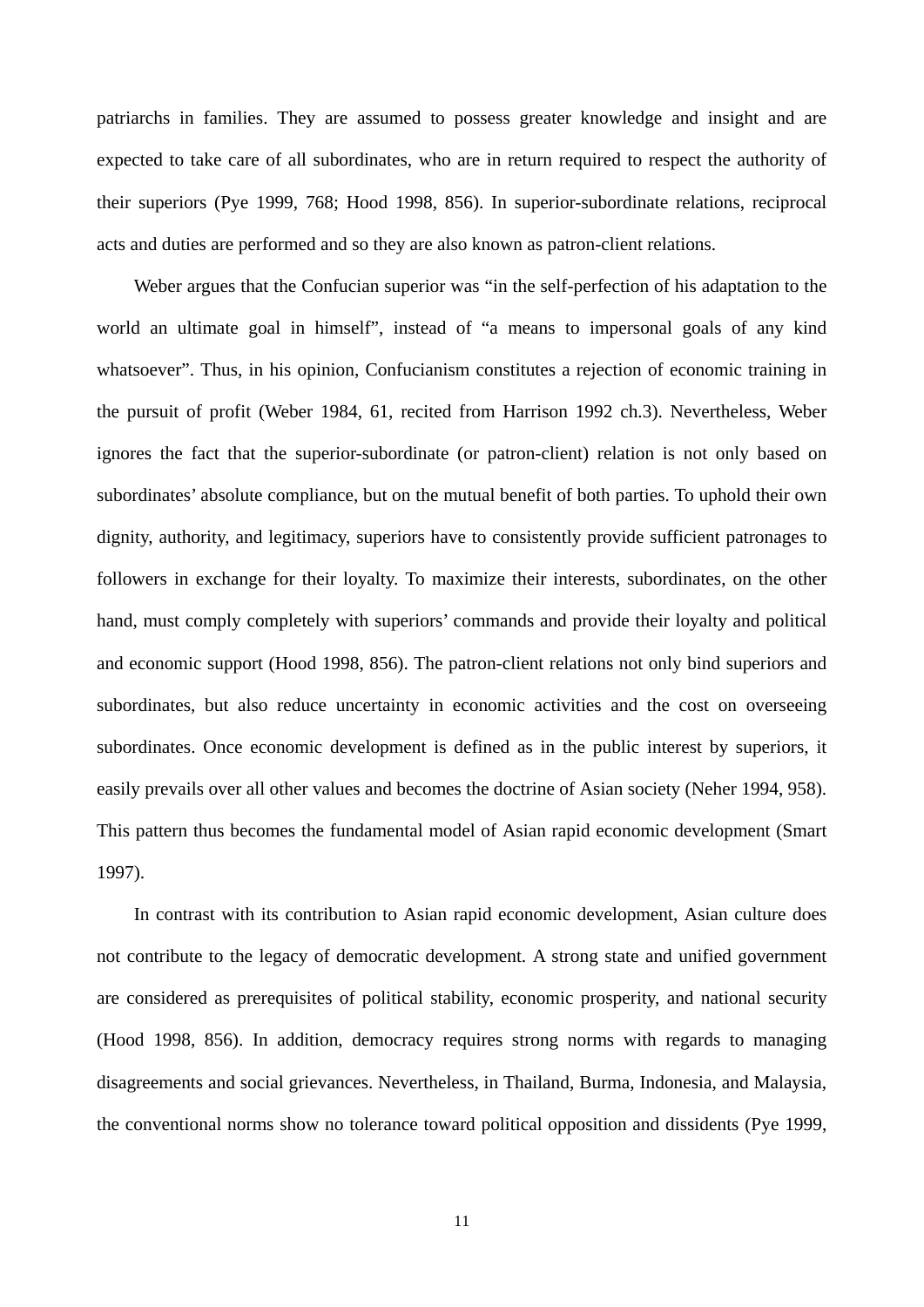<span id="page-13-0"></span>[7](#page-13-0)68)<sup>7</sup>. Conflicts of ideas, groups, and parties were viewed as dangerous and illegitimate (Fukuyama 1995, 24-25) and the media only inform people of government policies, instead of questioning government decisions (Roy 1994, 234). Thus, Asian culture lends legitimacy to Asia's dominant political parties such as Japan's pre-1993 Liberal Democratic Party (LDP), Singapore's People's Action Party, and Taiwan's Kuomintang and justifies their soft authoritarianism.

## **V. Model Interpretation**

 $\overline{a}$ 

Based on the discussions above, we argue that authoritarianism affects how Asians prioritize democracy and economic development and is the fundamental civility of Asian soft authoritarianism. It plays a mandatory role and shapes Asians' identification with their leaders. Authoritarianism not only asks Asians to comply absolutely with leadership, but also blames civil and political rights for destroying social cooperation and resulting in public unrest and general disorder. Under authoritarianism, disagreements, grievances, and political dissidence are deemed intolerable. For Asians, dissent is of concern and regarded as the origin of social turbulence. In terms of its influence on the prioritizing of economic and democratic developments, authoritarianism turns Asians away from bolstering democratic development. Thus, we can expect that interviewees' preference for authoritarianism or otherwise would also affect how they prioritize economic and democratic development. For people supporting authoritative tradition, they are more likely to reject democracy.

Confucianism and traditionalism, on the other hand, play a tutorial role and shape Asians' identification of their contextual relations with society and remind Asians of their personal interests connected with their communities. They convince Asians that their personal interests are tied with the fate of society and urge people to pursue long-term public interests instead of personal gains. In terms of traditionalism's influence on the prioritizing of economic and

<sup>&</sup>lt;sup>7</sup> Fukuyama also finds that Japanese culture does not fit well with public contestation and individualism (Fukuyama 1995, 22).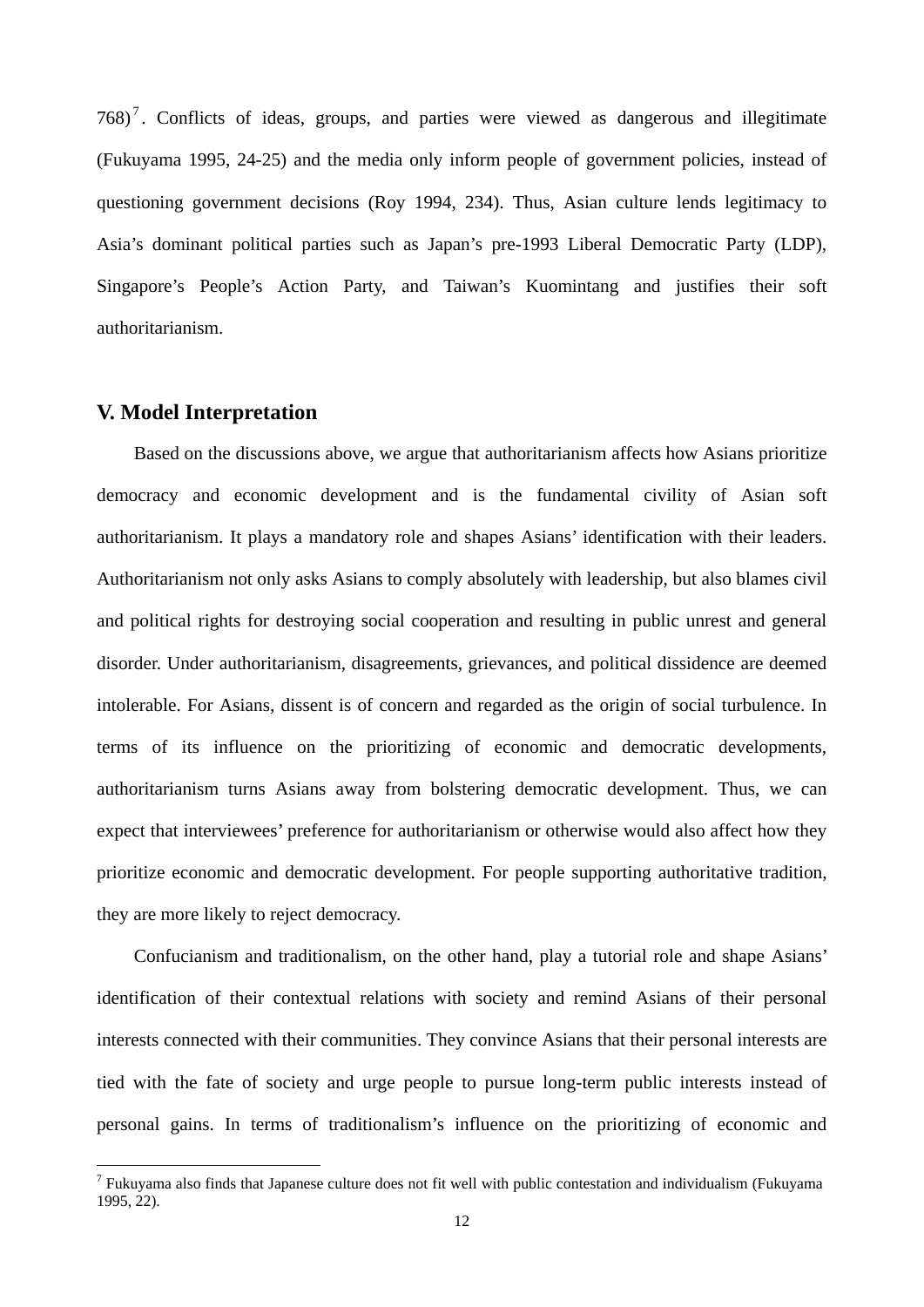democratic development, it pushes Asians toward bolstering economic development. That is, for people identifying themselves more with society, it is reasonable to assume that they are more willing to surrender personal civil and political rights in order to enhance economic development and pursue public interests. Contrarily, for people recognizing themselves as independent individuals, they are less affected by traditionalism and place greater value on their own civil and political liberties as opposed to material demands.

It is also noteworthy that Confucianism and traditionalism also play a supplementary role for authoritarianism. For the sake of convenience, this paper extracts authoritarianism from traditionalism. Nevertheless, we cannot ignore the fact that Asian traditionalism provides the ideal breeding ground for authoritarian regimes. Asian leaders are accustomed to using contextual relations between individuals and society as an alibi to justify abolishing civil and political freedoms (Bell 2000). Thus, for people identifying with traditional values, it is reasonable to assume that they are more likely to commit themselves to authoritarianism.

#### **Statistical Analysis and Model Selection**

To empirically test the hypothesis above, we construct a structural equation model (See Figure 1) and further test it with cross-national data from an Asian Barometer Survey conducted in Japan, Korea, Mongolia, the Philippines, and Taiwan in 2003 and 2007, respectively.

The dependent variable is how interviewees prioritize economic and democratic development. The survey asks respondents to reply to the question: *If you had to choose between democracy and economic development, which would you say is more important?* Interviewees can choose from four alternatives: *economic development is definitely more important, development is somewhat more important, democracy is somewhat more important,* and *democracy is definitely more important*. The alternative that *economic development and democracy are both equally important* is not revealed to interviewees. For convenience of analysis, we recode responses into three categories: *economic development is prior to democracy,*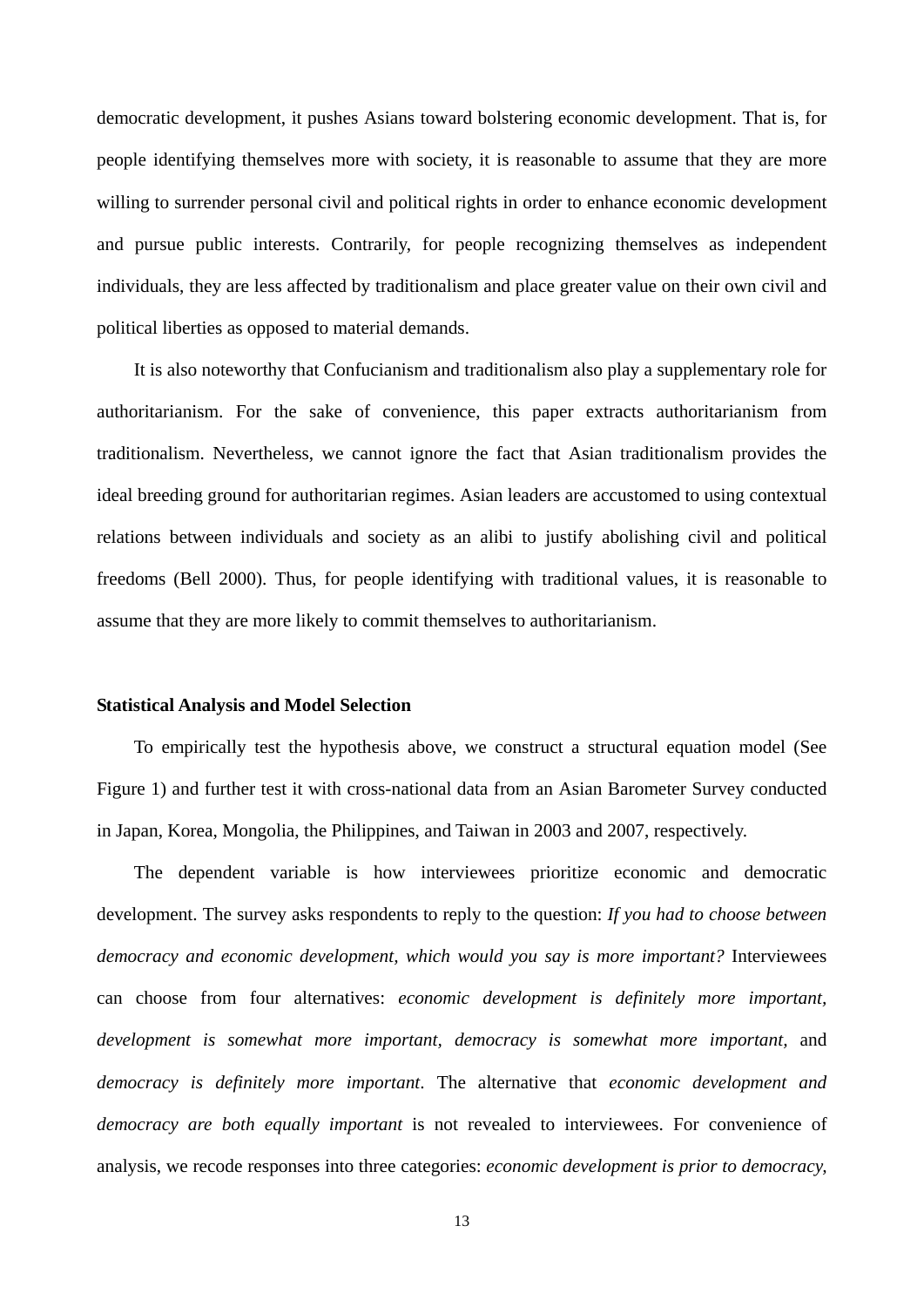*democracy is prior to democracy*, and *economic development and democracy are both equally important*. Since three categories cannot be ranked, we apply a multinomial logit model.

Figure 1 demonstrates the model of our assumptions. The main model suggests that respondents' prioritizing of economic development and democracy is a long-term tendency. We assume that the priority is directly affected by respondents' tendency toward authoritarianism and traditionalism. For those with authoritative tendencies and possessing traditional values, we assume that they are more likely to surrender their own civil and political rights and prioritize economic development. In addition, traditionalism plays a supplementary role supporting authoritarianism and indirectly affects how respondents evaluate the prioritizing of economic development and democracy. Those holding traditional values are more likely to support the authoritative values.

To clearly reveal how traditionalism and authoritarianism affect people's prioritizing of economic development and democracy, we further control respondents' satisfaction with government performance, which is affected by respondents' perceptions of corruption and the national economy, respondents' identification with the capability of democracy, and respondents' personal background, such as place of abode, level of education, age, and family income. Given the cross-national data structure of the 2002 and 2006 Asian Barometer Survey, to take into account the within-country and between-country effects, we apply a three-level structural equation model (SEM). To interpret the between-country effect, we employ several macro-level indicators, such as the GDP per capital, the annual growth rate of GDP per capita (Source: United Nations Statistics Division), Freedom House Index (Source: Freedom House), and the Corruption Perception Index (Source: Transparency International). The cross-national analytical structure enables us to provide feasible solutions for helping democratization in East Asia.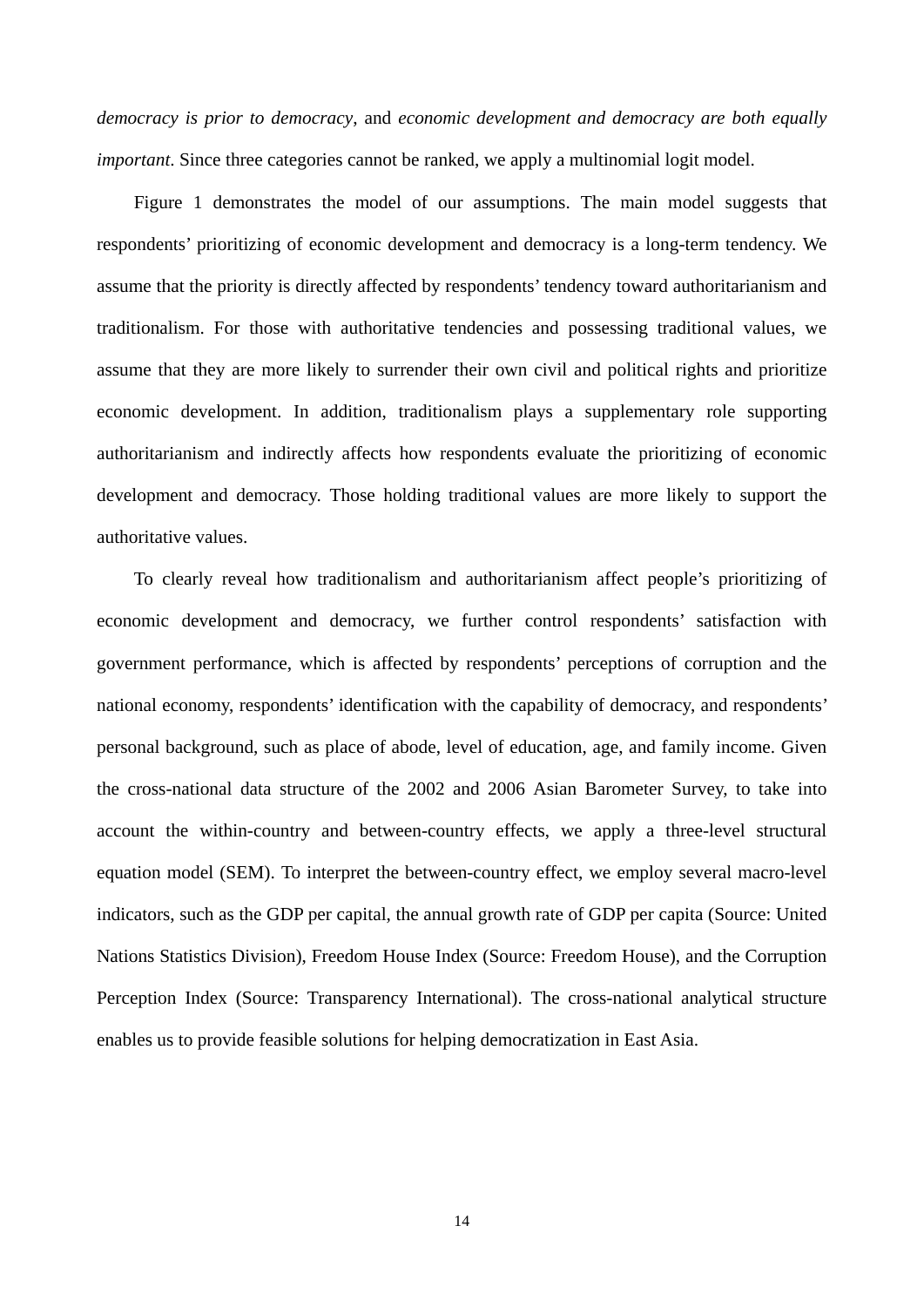



Figure 3: A Structural Equation Model for Analyzing Respondents' Prioritizing of Economic Development and Democracy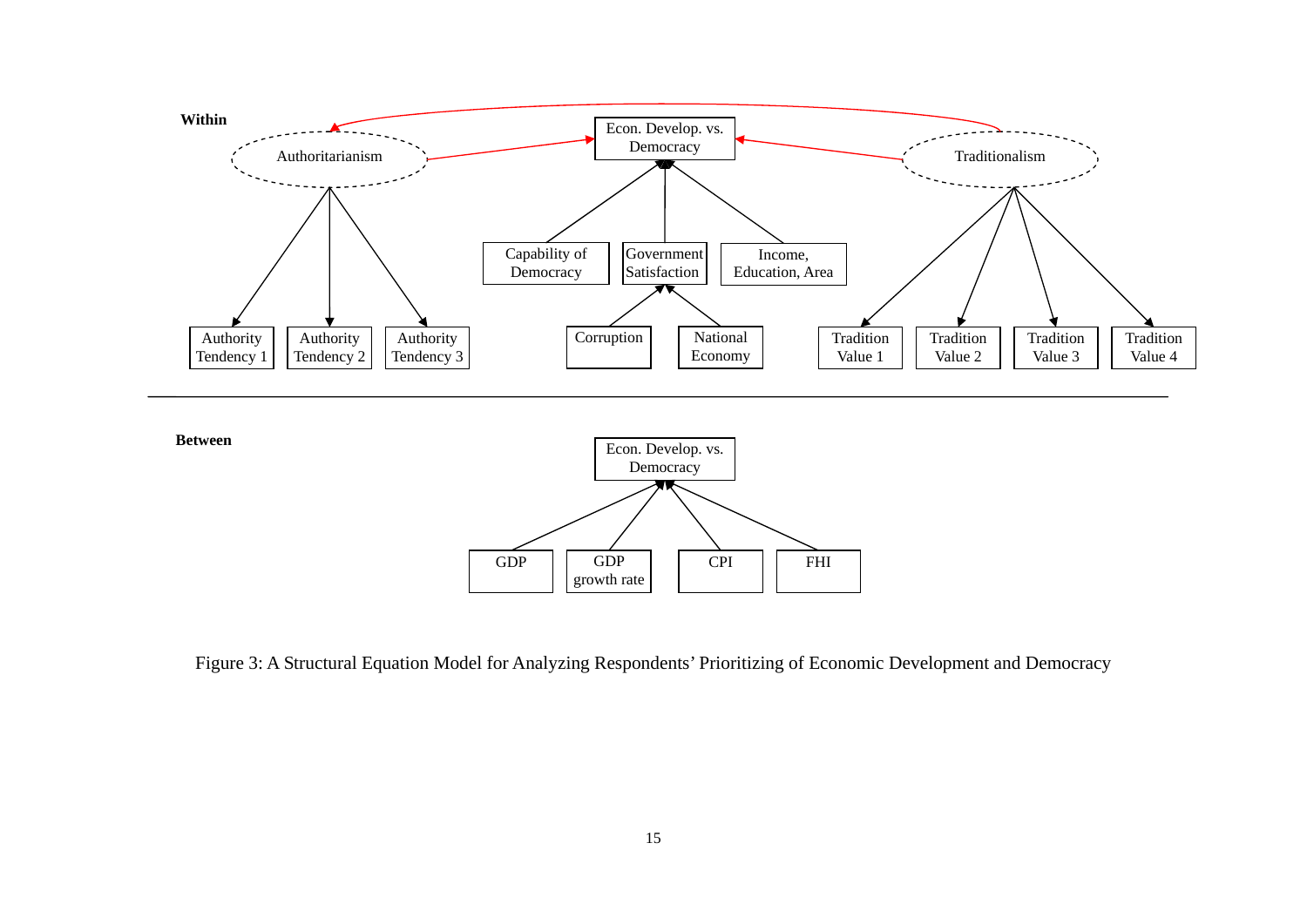|                        | Independent variables               | Coefficients/(t-value)/Significance |  |  |  |
|------------------------|-------------------------------------|-------------------------------------|--|--|--|
|                        | Economic Development > Democracy    |                                     |  |  |  |
| Main Model<br>(within) | Authoritarianism (Within)           | $-0.568(-1.955)$ *                  |  |  |  |
|                        | Traditionalism (Within)             | $-1.002(-0.867)$                    |  |  |  |
|                        | Democracy > Economic Development    |                                     |  |  |  |
|                        | Authoritarianism (Within)           | $-0.483 (-2.302)$ **                |  |  |  |
|                        | Traditionalism (Within)             | 0.683(0.813)                        |  |  |  |
|                        | Authoritarianism (Within)           |                                     |  |  |  |
|                        | Traditionalism (Within)             | $1.546(6.546)$ ***                  |  |  |  |
|                        | Area                                | $-0.019(-0.286)$                    |  |  |  |
|                        | Income                              | 0.004(0.153)                        |  |  |  |
|                        | <b>Educational Level</b>            | $0.044(6.512)$ ***                  |  |  |  |
|                        | Economic Development > Democracy    |                                     |  |  |  |
|                        | Satisfaction with Government        | 0.084(0.533)                        |  |  |  |
|                        | Capability of Democracy             | $-1.235 (-5.421)$ ***               |  |  |  |
| Control                |                                     | Democracy > Economic Development    |  |  |  |
| Variables              | Satisfaction with Government        | $-0.034(-0.616)$                    |  |  |  |
| (Attitudinal           | Capability of Democracy             | $-0.577$ $(-2.647)$ *               |  |  |  |
| Variables)             | <b>Satisfaction with Government</b> |                                     |  |  |  |
|                        | <b>Economy Perception</b>           | $-0.017(-0.200)$                    |  |  |  |
|                        | <b>Corruption Perception</b>        | $-0.001(-0.014)$                    |  |  |  |
|                        | Economic Development > Democracy    |                                     |  |  |  |
|                        | Area                                | $-1.185 (-3.281)$ ***               |  |  |  |
| Control                | Income                              | $-0.077(-0.912)$                    |  |  |  |
| Variables              | <b>Educational Level</b>            | $-0.146(2.680)$ ***                 |  |  |  |
| (Personal              | Democracy > Economic Development    |                                     |  |  |  |
| Background)            | Area                                | $-0.314$ $(-2.492)$ ***             |  |  |  |
|                        | Income                              | $-0.020(-0.571)$                    |  |  |  |
|                        | <b>Educational Level</b>            | 0.001(0.016)                        |  |  |  |
|                        | Authoritarianism (Within)           |                                     |  |  |  |
|                        | Question 1                          | $1(-)$                              |  |  |  |
|                        | Question 2                          | $1.229(18.237)$ ***                 |  |  |  |
|                        | Question 3                          | $0.742(6.356)$ ***                  |  |  |  |
| Confirmatory           | Traditionalism (within)             |                                     |  |  |  |
| <b>Factor Analysis</b> | Question 1                          | $1(-)$                              |  |  |  |
|                        | Question 2                          | 1.590(2.642)<br>***                 |  |  |  |
|                        | Question 3                          | $2.508(5.791)$ ***                  |  |  |  |
|                        | Question 4                          | $2.165(3.848)$ ***                  |  |  |  |

Table 1. A Structural Equation Analysis of Prioritizing of Economic Development and Democracy (within-country Effects)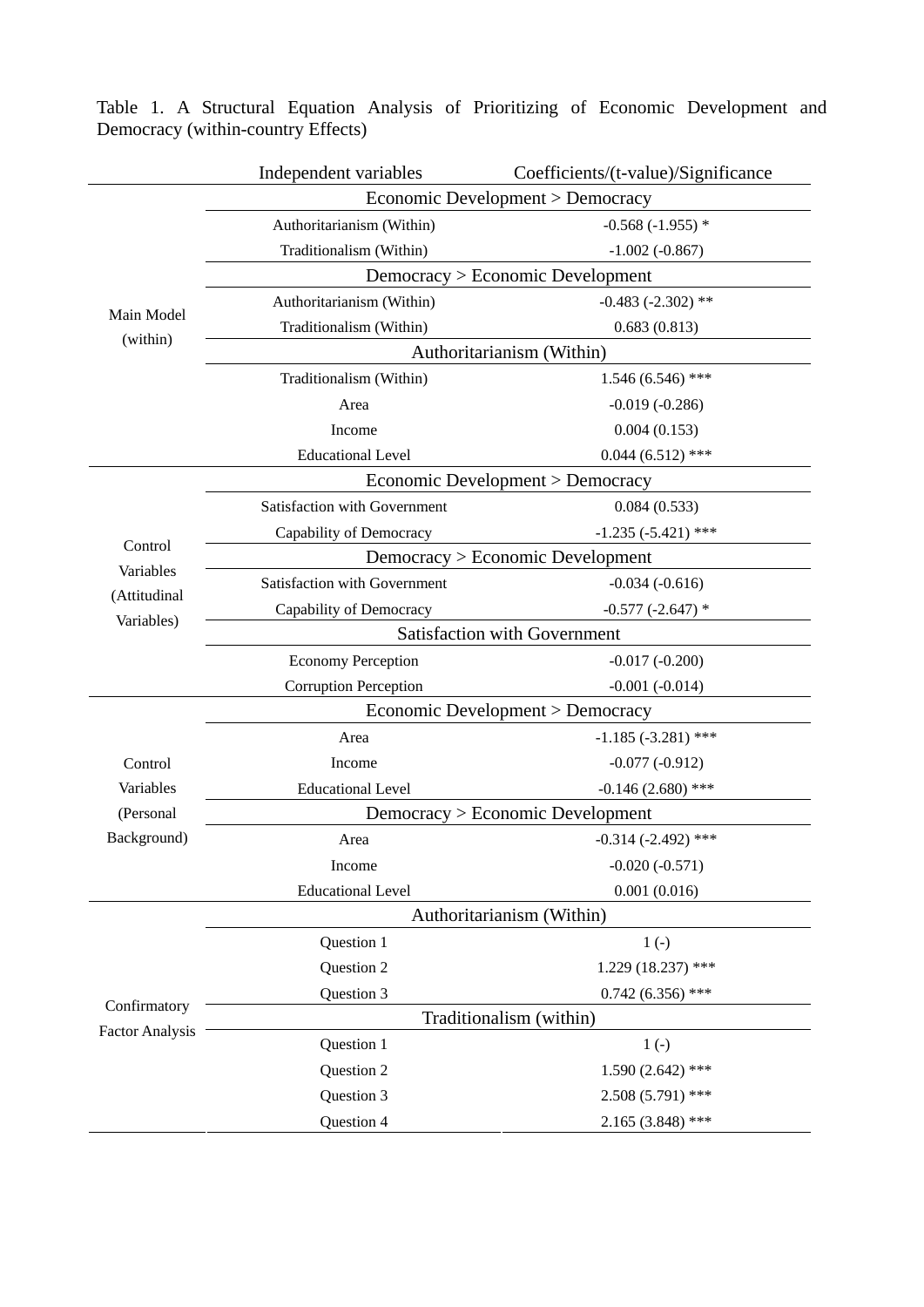|                                                    | <b>Independent Variables</b>     | Coefficients/(t-value)/Significance |  |  |  |  |
|----------------------------------------------------|----------------------------------|-------------------------------------|--|--|--|--|
|                                                    |                                  | Economic Development > Democracy    |  |  |  |  |
| Main Model<br>(Between)                            | <b>GDP</b>                       | $0.310(2.352)$ **                   |  |  |  |  |
|                                                    | <b>GDP</b> Growth                | $1.133(3.479)$ *                    |  |  |  |  |
|                                                    | <b>CPI</b>                       | $-1.165(-1.438)$                    |  |  |  |  |
|                                                    | <b>FHI</b>                       | 0.496(0.644)                        |  |  |  |  |
| Control<br>Variables<br>(Attitudinal<br>Variables) | Democracy > Economic Development |                                     |  |  |  |  |
|                                                    | <b>GDP</b>                       | 0.022(0.575)                        |  |  |  |  |
|                                                    | <b>GDP</b> Growth                | 0.146(0.996)                        |  |  |  |  |
|                                                    | <b>CPI</b>                       | 0.113(0.638)                        |  |  |  |  |
|                                                    | <b>FHI</b>                       | $0.871(4.386)$ **                   |  |  |  |  |
|                                                    | <b>Information Criteria</b>      |                                     |  |  |  |  |
| Akaike (AIC)                                       |                                  | 266773.311                          |  |  |  |  |
| Bayesian (BIC)                                     |                                  | 267209.862                          |  |  |  |  |
| Sample-Size Adjusted BIC                           |                                  | 267019.190                          |  |  |  |  |

Table 2. A Structural Equation Analysis of Prioritizing of Economic Development and Democracy (between-country Effects)

Table 3. Expected Prioritizing of Economic Development and Democracy (within-country effect)

|                            | Economic    | Democracy $>$ | Economic Development $=$ |
|----------------------------|-------------|---------------|--------------------------|
| Within-Country Effects     | Development | Economic      | Democracy                |
|                            | Democracy   | Development   |                          |
| Authoritarianism=2         | 18.87%      | 22.37%        | 58.76%                   |
| Authoritarianism= $3$      | 12.84%      | 16.57%        | 70.58%                   |
| Capacity of Democracy $=2$ | 6.04%       | 22.53%        | 71.43%                   |
| Capacity of Democracy $=3$ | 2.05%       | 14.74%        | 83.21%                   |
| Area = Rural               | 33.3%       | 33.3%         | 33.3%                    |
| $Area=U$ rban              | 15.01%      | 35.88%        | 49.11\%                  |
| Family Income $=2$         | 30.42%      | 34.09%        | 35.48%                   |
| Family Income $=3$         | 29.02%      | 34.43%        | 36.56%                   |
| Education Level $=2$       | 27.17%      | 36.45%        | 36.38%                   |
| Education Level $=5$       | 19.38%      | 40.41%        | 40.21%                   |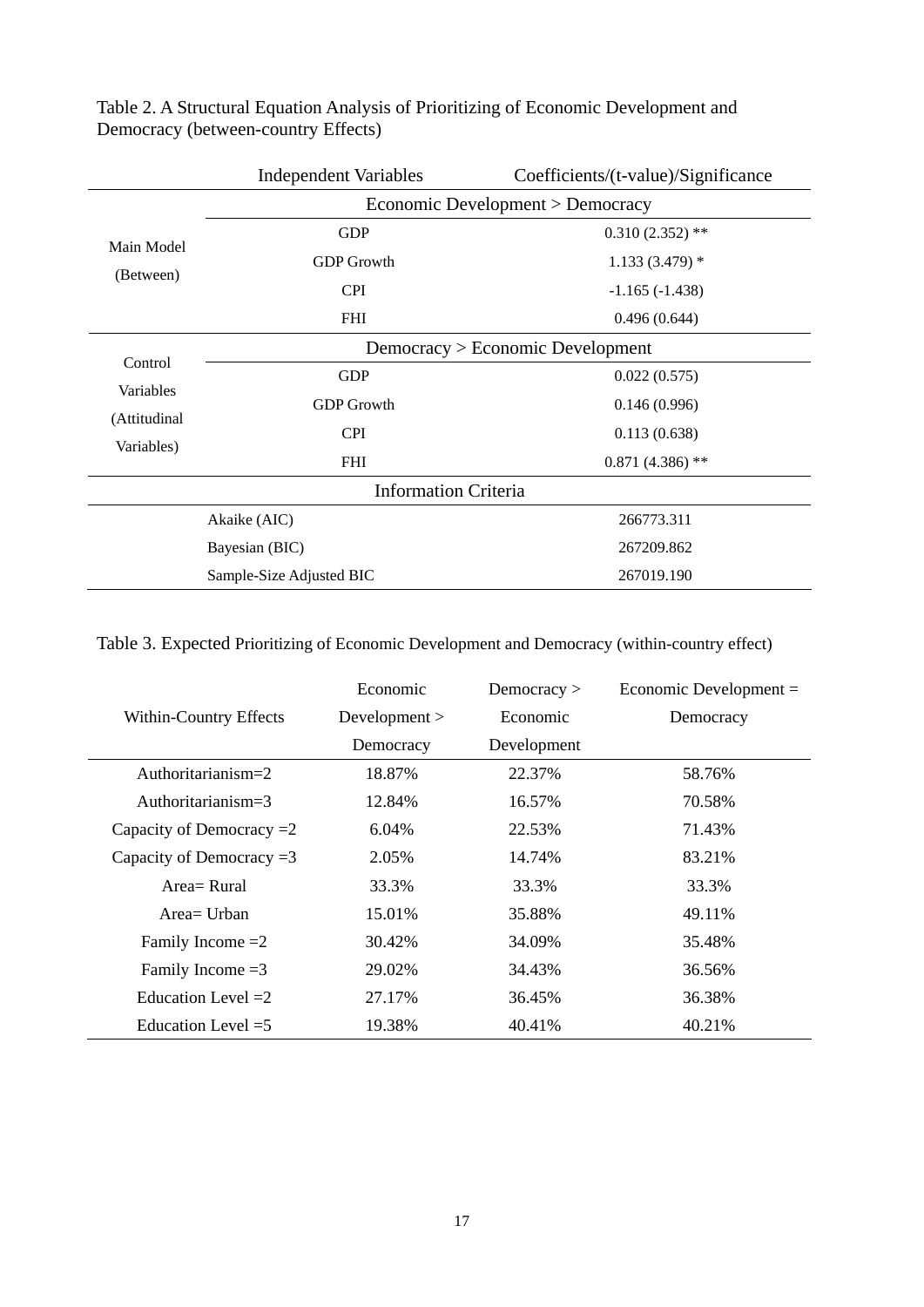|                                | Economic      | Democracy $>$ | Economic Development |
|--------------------------------|---------------|---------------|----------------------|
| <b>Between-Country Effects</b> | Development > | Economic      | $=$ Democracy        |
|                                | Democracy     | Development   |                      |
| Freedom House Index $=1$       | 41.16%        | 36.21%        | 22.63%               |
| Freedom House Index $=3$       | 54.13%        | 36.87%        | 21.73%               |
| GDP per capita = $1000$ (USD)  | 40.27%        | 30.19%        | 29.54%               |
| GDP per capita = $3000$ (USD)  | 55.07%        | 23.21%        | 27.73%               |
| GDP growth rate $=$ 3          | 92.15%        | 8.52%         | 3.08%                |
| GDP growth rate $= 5$          | 98.95%        | 0.71%         | 0.34%                |

Table 4 Expected Prioritizing of Economic Development and Democracy (between-country effect)

### **Statistical Results**

Table 1 and Table 2 demonstrate the statistical results. Since interpreting multinomial logit model via these statistical coefficients is complicated, for the convenience of discussion, we generate Table 3 and Table 4 to compare how experimental and control variables affect respondents' prioritizing of economic development and democracy.

As predicted above, the statistical result shows that respondents' authoritative tendency significantly leads respondents away from prioritizing democracy. As the authoritative tendency decreases from 3 to 2, the probability of respondents prioritizing economic development increases about 25%. In addition, respondents with authoritative tendencies are less likely to accept liberal democratic values or to view liberal democracy as being as important as economic development.

Unlike what we predict in Figure 1, traditionalism does not play a significant role in influencing respondents' choice between economic development and democracy. Table 1. shows that the coefficients of traditionalism are insignificant. In other words, respondents holding Asian traditional values do not significantly opt for economic development. This finding is different from Huntington's assertion that claims "Confucian democracy" is clearly a contradiction in terms (Huntington 1993, 307). Nevertheless, even though traditionalism does not directly affect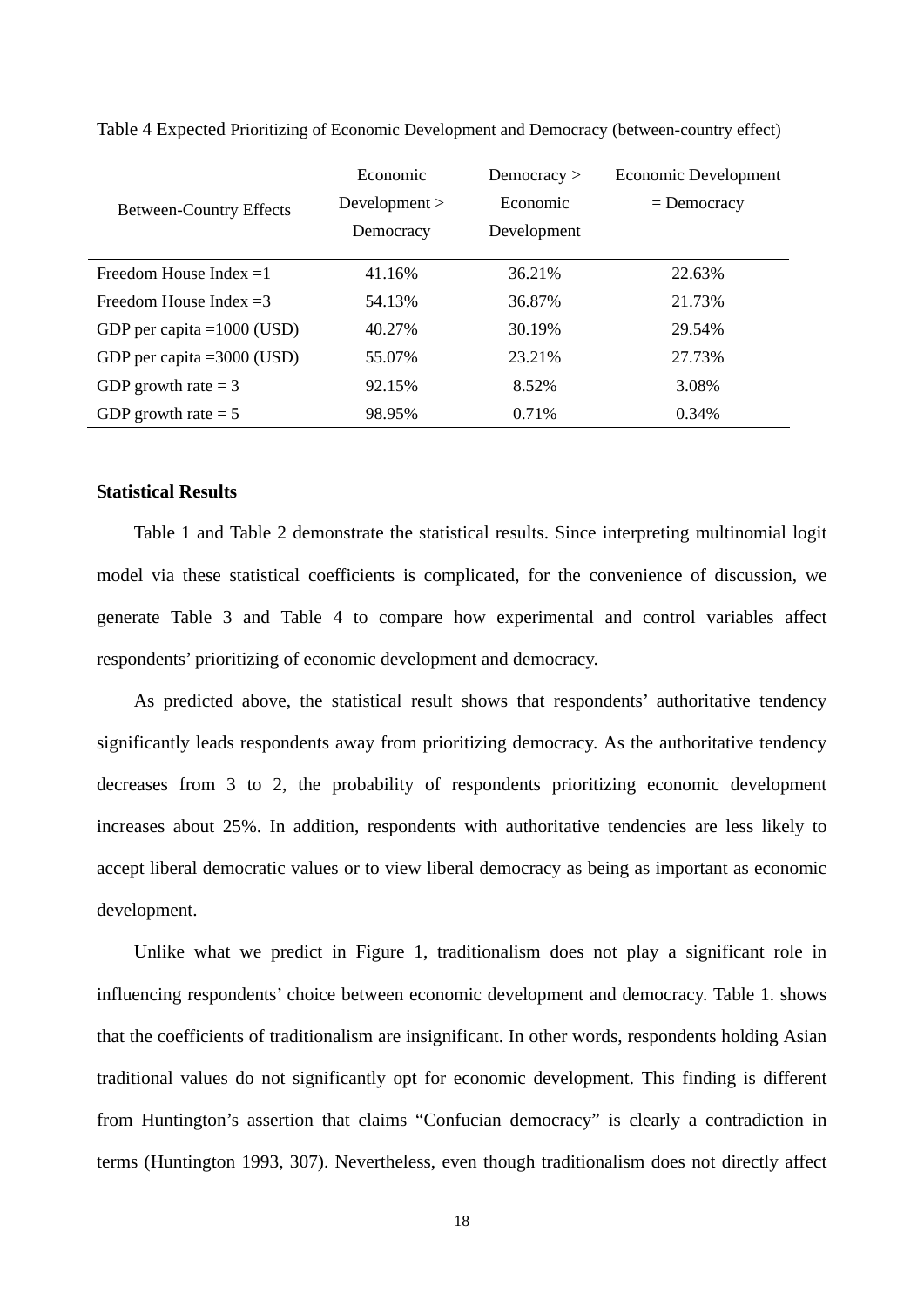Asians' prioritizing of economic development and democracy, it provides fundamental support for authoritarianism and indirectly influences Asians' choice between economic development and liberal democracy. Table 1. shows that for those who hold traditional values, they are more likely to be committed to authoritarianism (coefficient: 1.549; t-value: 13.298).

The statistical results of the three-level structural equation model also demonstrates some interesting findings. First, respondents who depreciate the capacity of democracy are more likely to prioritize economic development. In addition, Table 1. and 3. show that in contrast to respondents living in urban areas, those who live in rural areas are more likely to opt for economic development. On the one hand, this finding reflects the rural-urban gap in economic development in East Asia. Rural people living in poor conditions are more concerned about their substantive material needs and thus urge economic development and depreciate democratic values. On the other hand, in contrast with city dwellers, rural people are more conservative and traditional. They tend to subordinate their own interests to authority instead of actively pursuing individual interests.

Table 1 and Table 3 also show how family income affects respondents' preference with respect to economic development and liberal democracy. In contrast with people from rich families, those of a poor family background are more likely to emphasize the importance of economic development and ignore civil and political rights. This concept can be represented by a Chinese proverb: "*yi shi zu er hou zhi rong ru*" (衣食足而後知榮辱), which states that people are concerned foremost with satisfying their basic needs, to be fed and clothed, before and over their personal dignity. Finally, the statistical results of within-county effects also presents an interesting finding: Even though a higher level of education lead respondents to opt for democracy, it also yields significant an increase in the probability of prioritizing economic development. Namely, people of a higher education background hold diverse preferences with respect to economic development and liberal democracy.

The between-country effects of the three-level structural equation model demonstrate the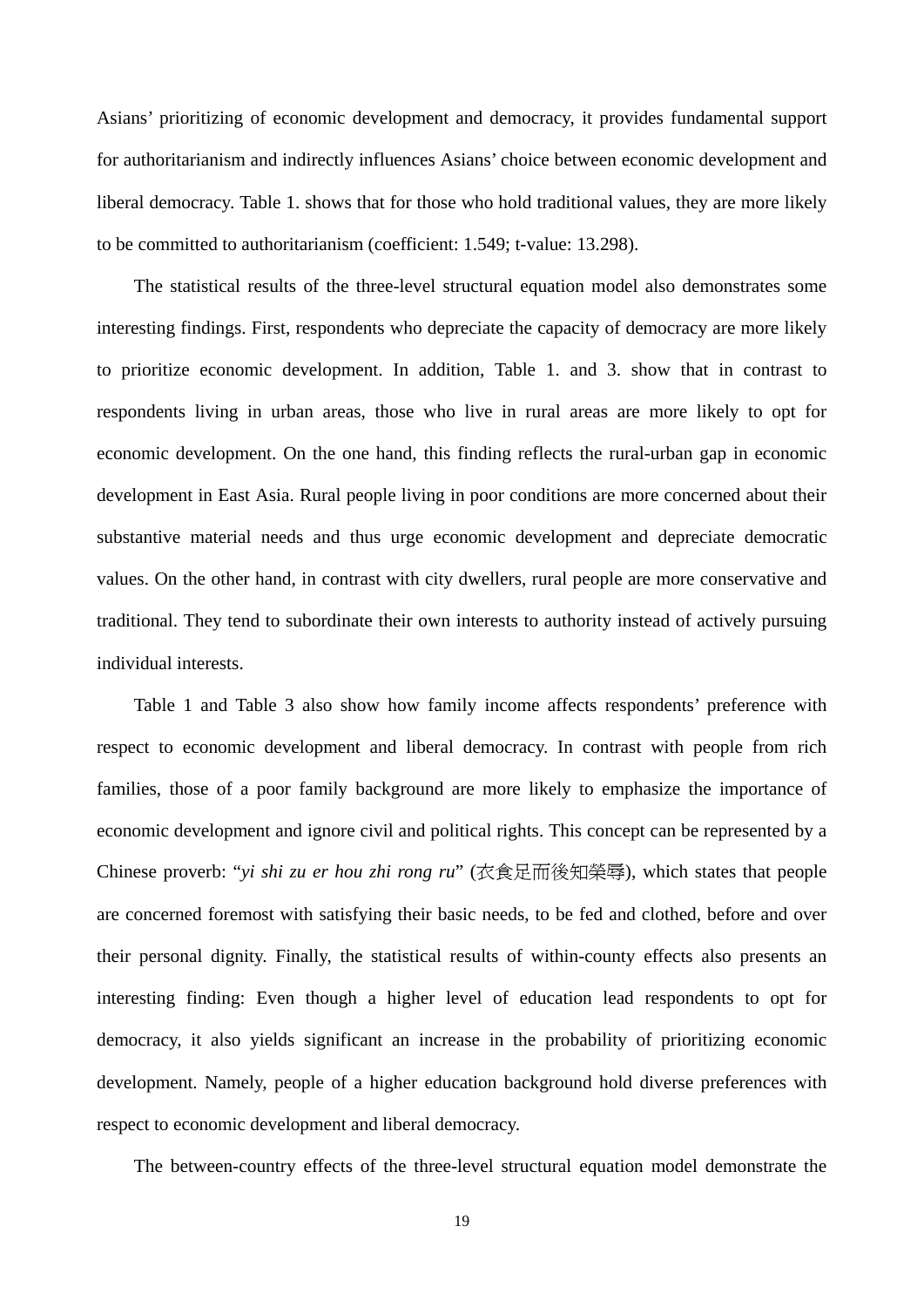cross-national comparison among Japan, Korea, Mongolia, the Philippines, and Taiwan. First, Tables 2. and 4. show straightforward results: In contrast with people in free democratic countries, people living under authoritarian regimes emphasize economic development. Nevertheless, Tables 2. and 4. also reveal that rapid economic development and high GDP per capita do not prompt Asians to embrace democratic values. Instead, as the annual growth rate of GDP per capita and the GDP per capita increase, the probability of opting for economic development also increases, that is, Asians are more likely to prioritize economic development. This finding is quite different from modernization theory that asserts that a positive linear relationship exists between levels of socioeconomic and democratic development (Lipset 1959). This finding reminds us of Przeworski and Limongi's argument that asserts that dictatorial regimes do not necessarily to experience a transition to democracy as they attain higher levels of economic development (Przeworski and Limongi 1997).

## **VI. Conclusion and Discussion**

Political scientists and human right activists have been devoted to installing democratic values into Asian societies. Modernization theory claims that economic development in authoritarian regimes produces well-educated, liberal, cosmopolitan, and middle class citizens (Lipset 1959, 83). These citizens are more likely to embrace democratic values and market economics and would become the force pushing authoritarian regimes toward democratization (Huber, Evelyne, Rueschemeyer, and Stephens 1993, 72). Indeed, the statistics above do to some extent, prove that people with high family incomes and higher education levels are more likely to accept democratic values. Nevertheless, the same statistical results from the cross-national comparisons also remind us of the fact that the influences of economic development are two-fold. Rapid development and prosperity, on the other hand, not only fulfill authoritative leaders' promises of satisfying people's demands with respect to their material needs, while further strengthening the legitimacy of soft authoritarian regimes, but also encourage people to prioritize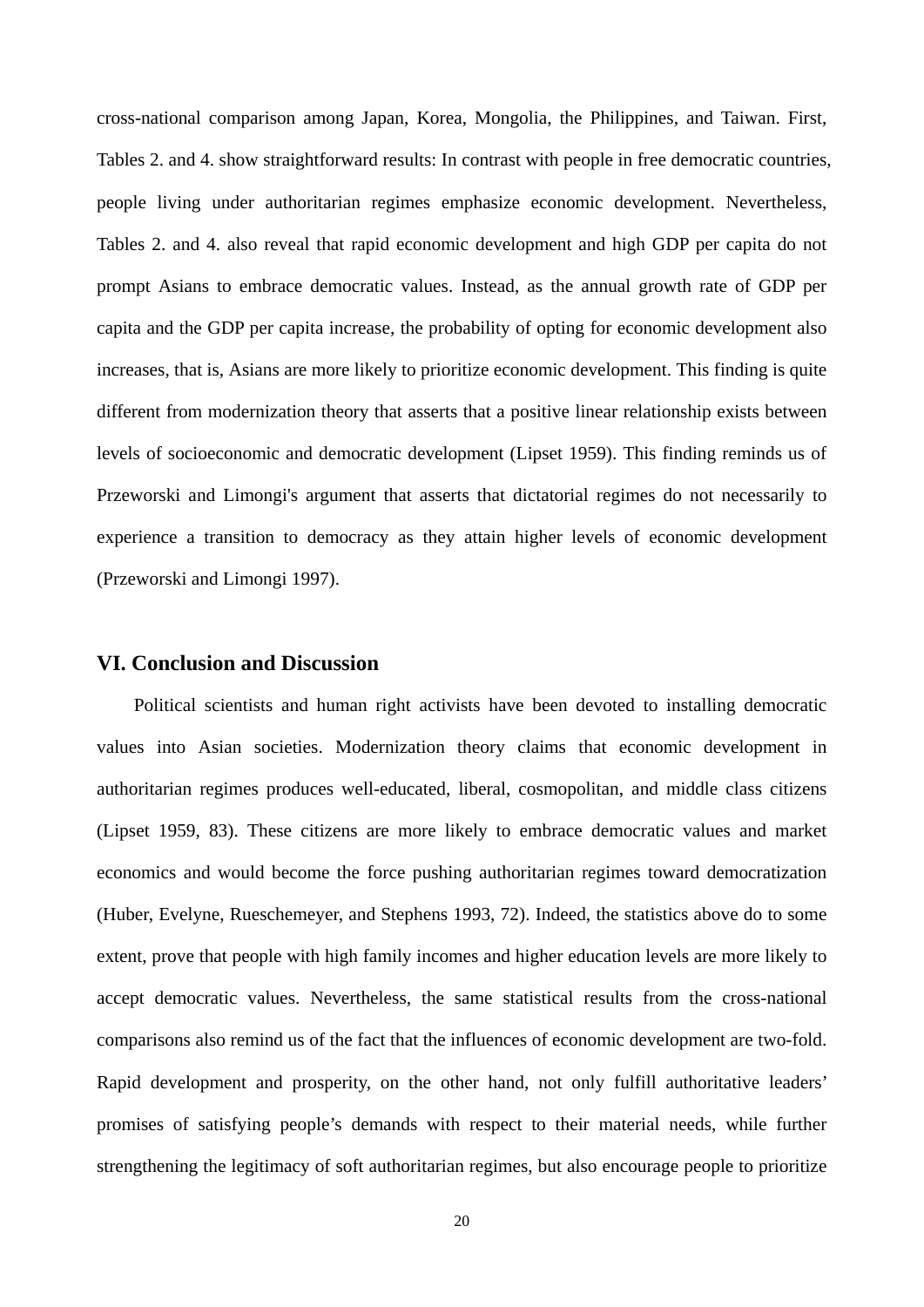higher economic development and persuade them into complying with government authority.

Thus, we suggest another route for installing democratic values into Asian society. As the statistics above demonstrate, although Asians are more concerned about their relations with family, neighbors, and society as a whole and are more likely to surrender personal interests that conflict with public interests, there is no evidence to support the assertion that Asians with traditional tendencies are less likely to accept democratic values. In other words, caring about family values and contextual relations does not hinder Asians from embracing democracy.

Nevertheless, traditionalism backs authoritarianism and indirectly blocks Asians' route toward liberal democracy. To consolidate the superior-subordinate relation and to strengthen their leadership, Asian dictators have selectively socialized traditional values and Confucianism as a state ideology in people's daily life (Hu 1997, 349). In fact, Asian tradition is rich in democratic values. For example, through *The Analects,* the most important Confucian document recording Confucius' thoughts, words, and deeds, the mutual benefit of the people is the core value that concerns him. He even people's confidence in rulers as the prerequisite in politics, prior to weaponry and food (The Analects 12:7). Confucianism also emphasizes the concept of benevolent rulers and warns rulers that torching people would result in the collapse of states (Mencius 7a:2; 7b:14). Positively, Asian tradition further requires rulers to accept blunt words, remonstration, and good suggestions. Like social contract theory, Confucianism also asserts people's right to overwhelm a bad government. Killing despots is not considered as regicide, a crime or disloyal (Mencius 1b:8).

Hence, our suggestion is to disentangle traditionalism from authoritarianism. The traditions mentioned above might not be able to provide a foundation for democratization, but at least charge soft authoritarian regimes with the responsibility of taking care of all their people, instead of a majority of the people, and forbid Asian leaders from repressing minorities and social grievances. It also encourages authoritarian regimes and Asian society to accept dissent and comments on government policies and justifies the existence of opposite opinions in society.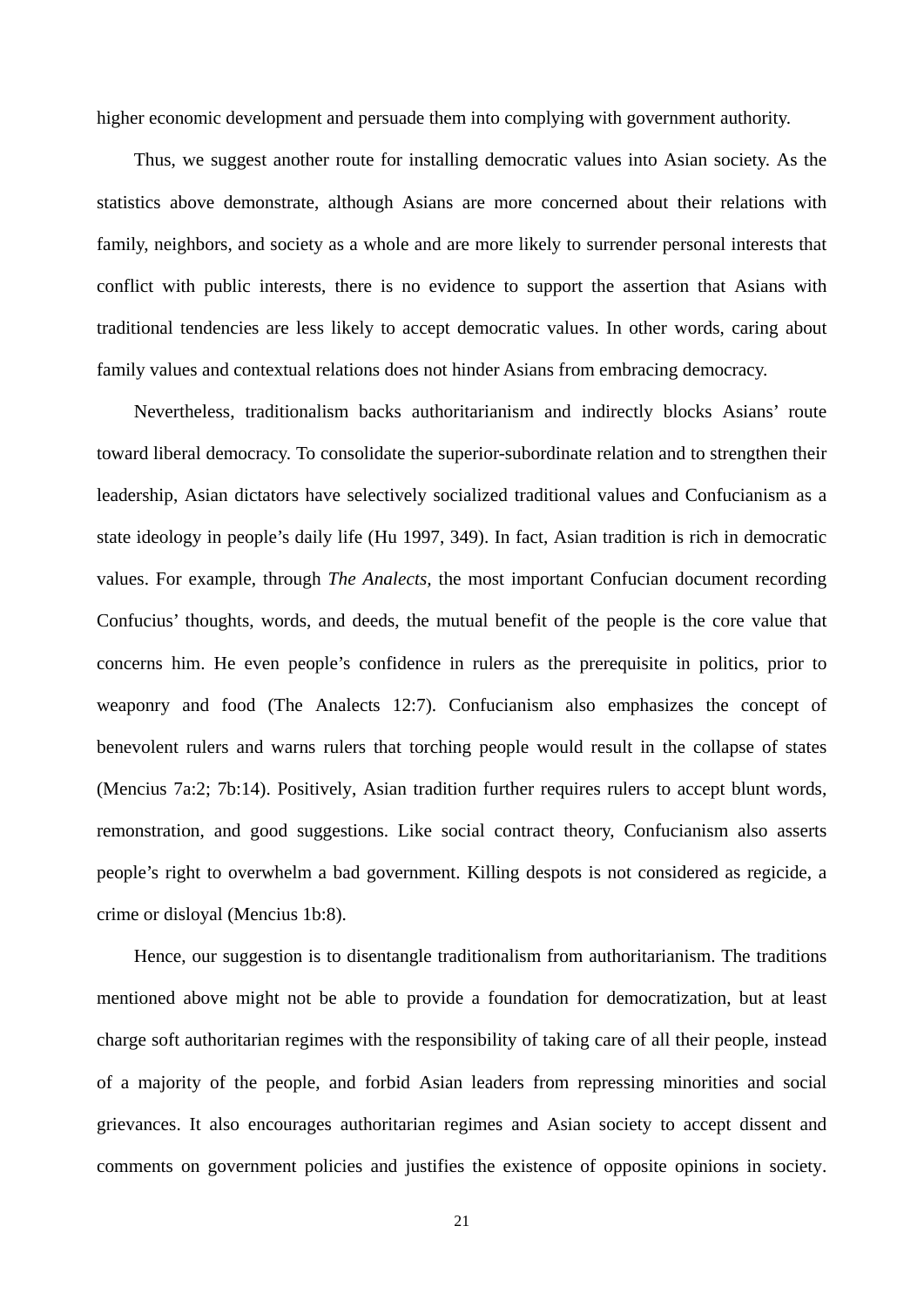Promoting these traditions not only justifies international intervention in human rights problems in authoritarian regimes, but also embeds democratic seeds into Asian society.

In this paper, we discuss the social and cultural background of Asians' strong support of economic development. As Asian human right activitists suggest (Bell 2000, ch.1 and ch2), we assert that forcing authoritarian regimes in East Asia to accept the doctrines of liberal democracy does not work. Likewise, expecting that economic development in East Asia will automatically lead toward democratization seems naive. We argue that skillfully utilizing domestic knowledge and providing Asian traditions with democratic meanings would unleash traditionalism from authoritarianism and help the installation of democratic values into Asian society.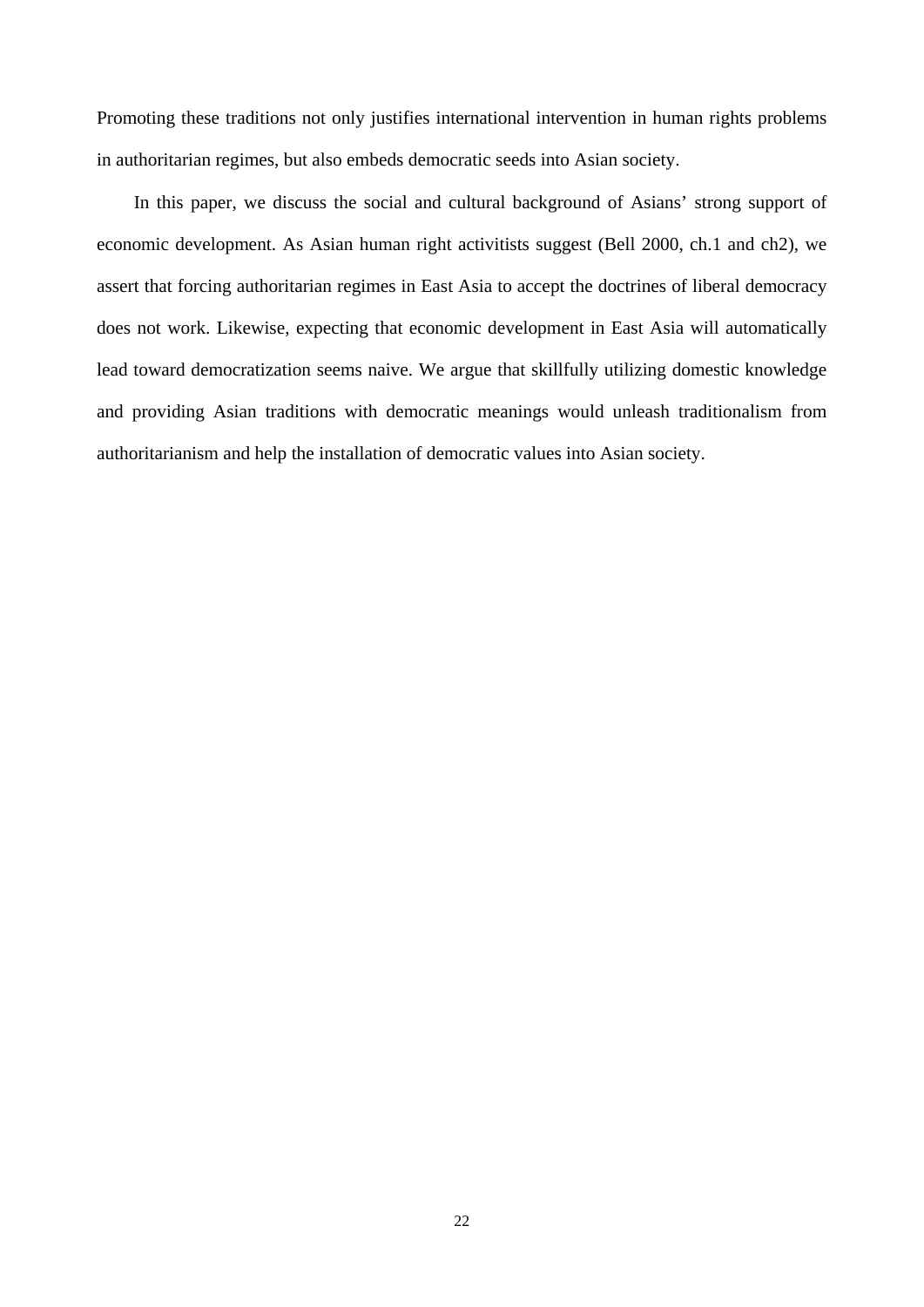## **Appendix**

Question for Measuring the Prioritizing of Economic Development and Democracy:

 If you had to choose between democracy and economic development, which would you say is more important?

Questions for Measuring Traditionalism:

- Even if parents' demands are unreasonable, children still should do what they ask. (Traditionalism 1)
- When one has a conflict with a neighbor, the best way to deal with it is to accommodate the other person. (Traditionalism 2)
- A person should not insist on his own opinion if his co-workers disagree with him. (Traditionalism 3)
- For the sake of his family, the individual should put his personal interests second. (Traditionalism 4)

Questions for Measuring Authoritarianism:

- Government leaders are like the head of a family; we should all follow their decisions. (Authoritarianism 1)
- The government should decide whether certain ideas should be allowed to be discussed in society. (Authoritarianism 2)
- Harmony of the community will be disrupted if people organize lots of groups.

(Authoritarianism 3)

Question for Measuring Economy Perception:

*How would you rate the overall economic condition of our country today?*

Question for Measuring Corruption Perception:

 How widespread do you think corruption and bribe-taking are in the national government **[**in capital city**]**?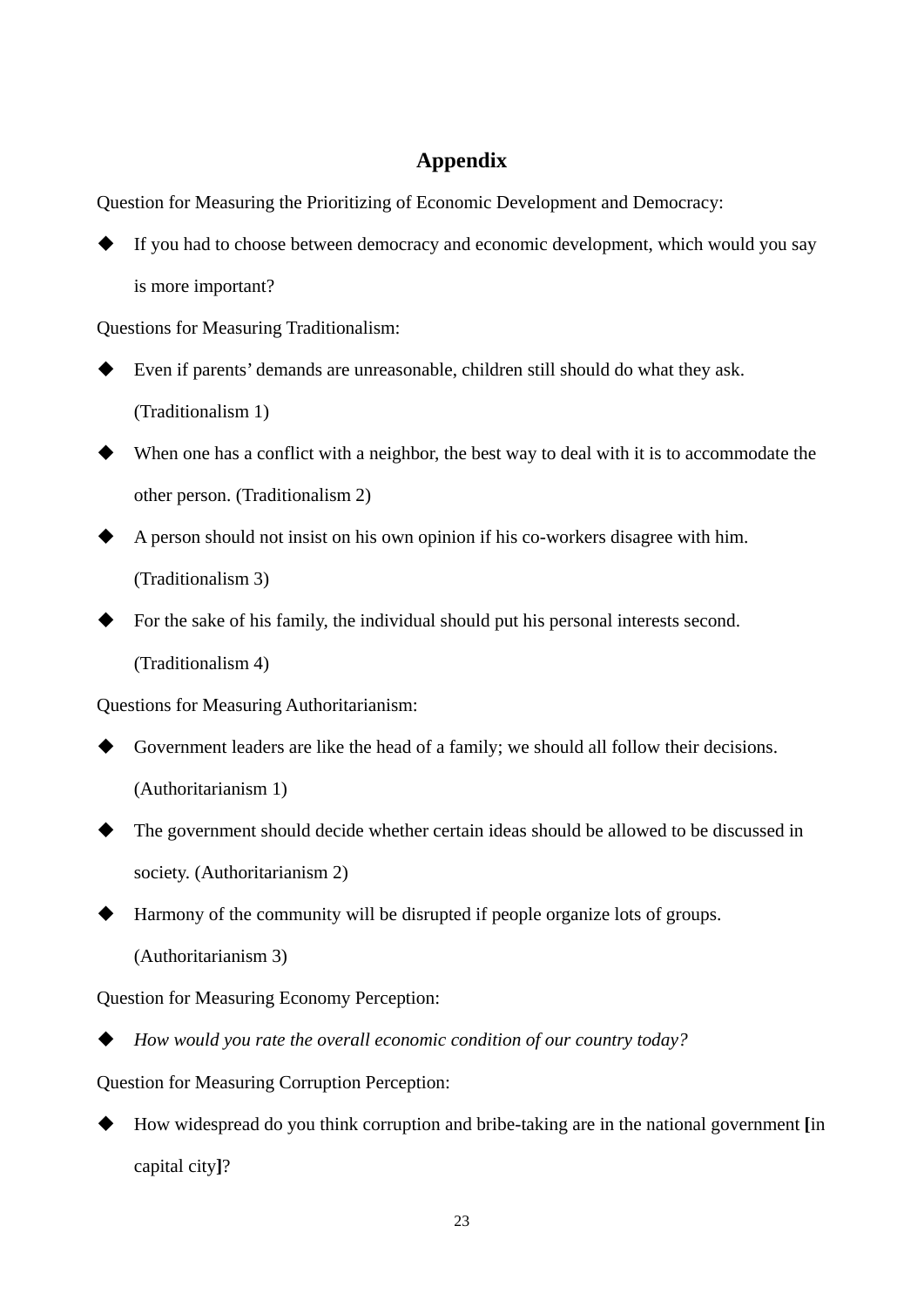Question for Measuring Capacity of Democracy:

| ◆ | Which of the following statements comes closer to your own view? |  |
|---|------------------------------------------------------------------|--|
|   | Democracy is capable of solving the problems of our society      |  |
|   | Democracy can not solve our society's problems                   |  |
|   |                                                                  |  |

Question for Measuring Satisfaction with Government Performance:

 How satisfied or dissatisfied are you with the **[**name of president, etc. ruling current**]**  government?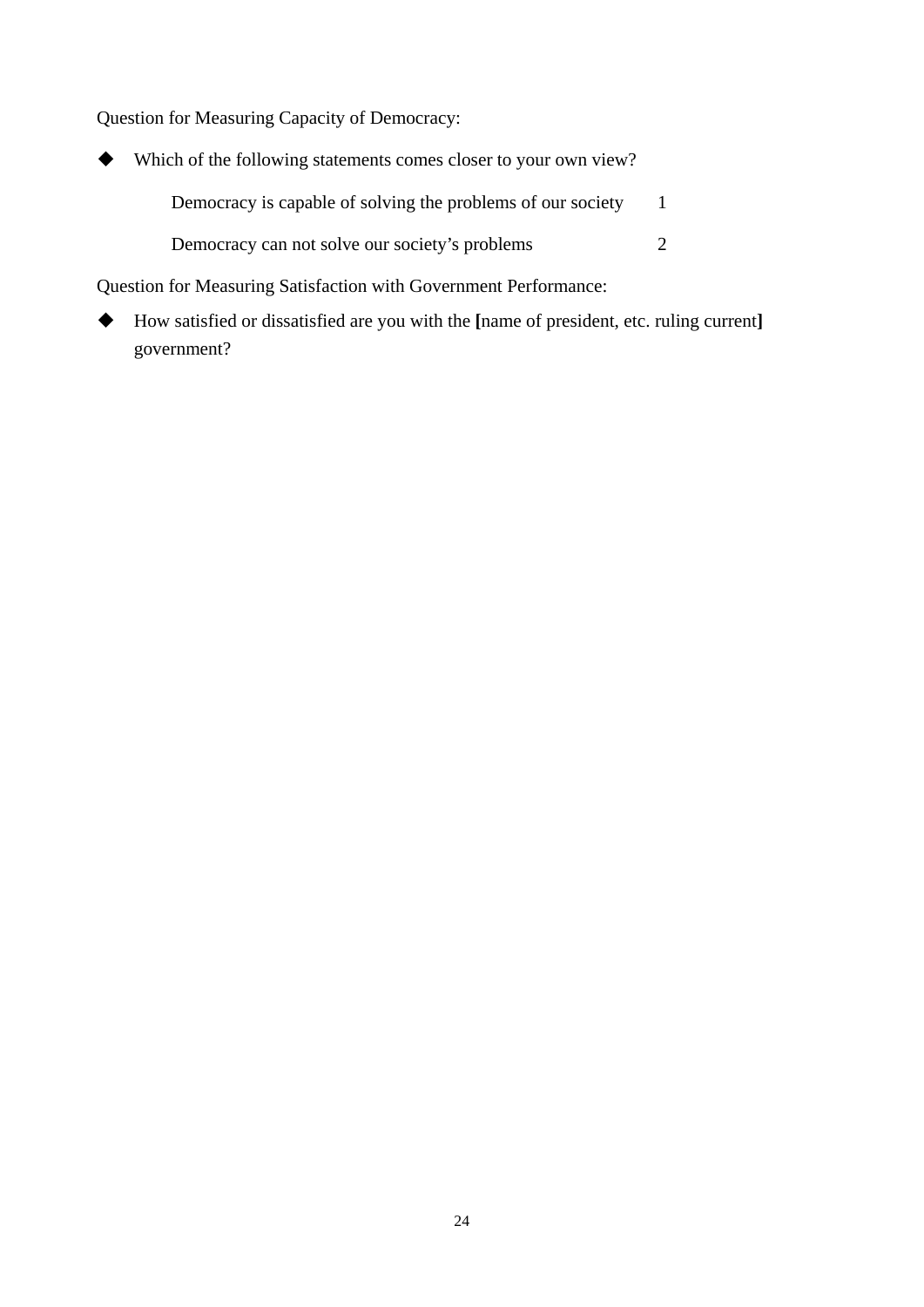## **References**

- Arneson, Richard J. 1993. ''Democratic rights at the national and workplace levels.'' In *The Idea of Democracy*, ed. David Copp, Jean Hampton and John E. Roemer. Cambridge: Cambridge University Press: 118–48.
- Arneson, Richard J. 2003. "Defending the Purely Instrumental Account of Democratic Legitimacy." *The Journal of Political Philosophy* 11(1):122–132.
- Bell, Daniel A. 2000. *East Meets West: Human Rights and Democracy in East Asia*. Princeton, NJ: Princeton University Press.
- Bobbio, Norberto. translated by Daniela Gobetti. 1993. *Thomas Hobbes and the Natural Law Tradition*. University of Chicago Press.
- Brown, Chris. 1997. "Universal Human Rights: A Critique." *International Journal of Human Rights* 1(2): 41-65.
- Collins, Susan M. and Barry P. Bosworth. 1996. "Economic Growth in East Asia: Accumulation versus Assimilation." *Brookings Papers on Economic Activity* 1996(2): 135-203.
- Cranston, Maurice. 1973. *What are Human Rights?* London: Bodley Head.
- Cranston, Maurice. 1983. "Are there any Human Rights?" *Daedalus* 112(4): 1-18.
- Donnelly, Jack. 1984. "Cultural Relativism and Universal Human Rights." *Human Rights Quarterly*, 6(4): 400-419.
- Donnelly, Jack. 1986. "International Human Rights: A Regime Analysis." *International Organization* 40(3): 599-642.
- Donnelly, Jack. 1999. "Human Rights, Democracy, and Development." *Human Rights Quarterly* 21: 608-632.
- Evans, Tony. 2002. "A Human Right to Health." *Third World Quarterly* 23(2) Global Heath and Governance: HIV/AIDS: 197-215.
- Finnis, John. 1980. *Natural Law and Natural Rights*. Oxford: Clarendon Press.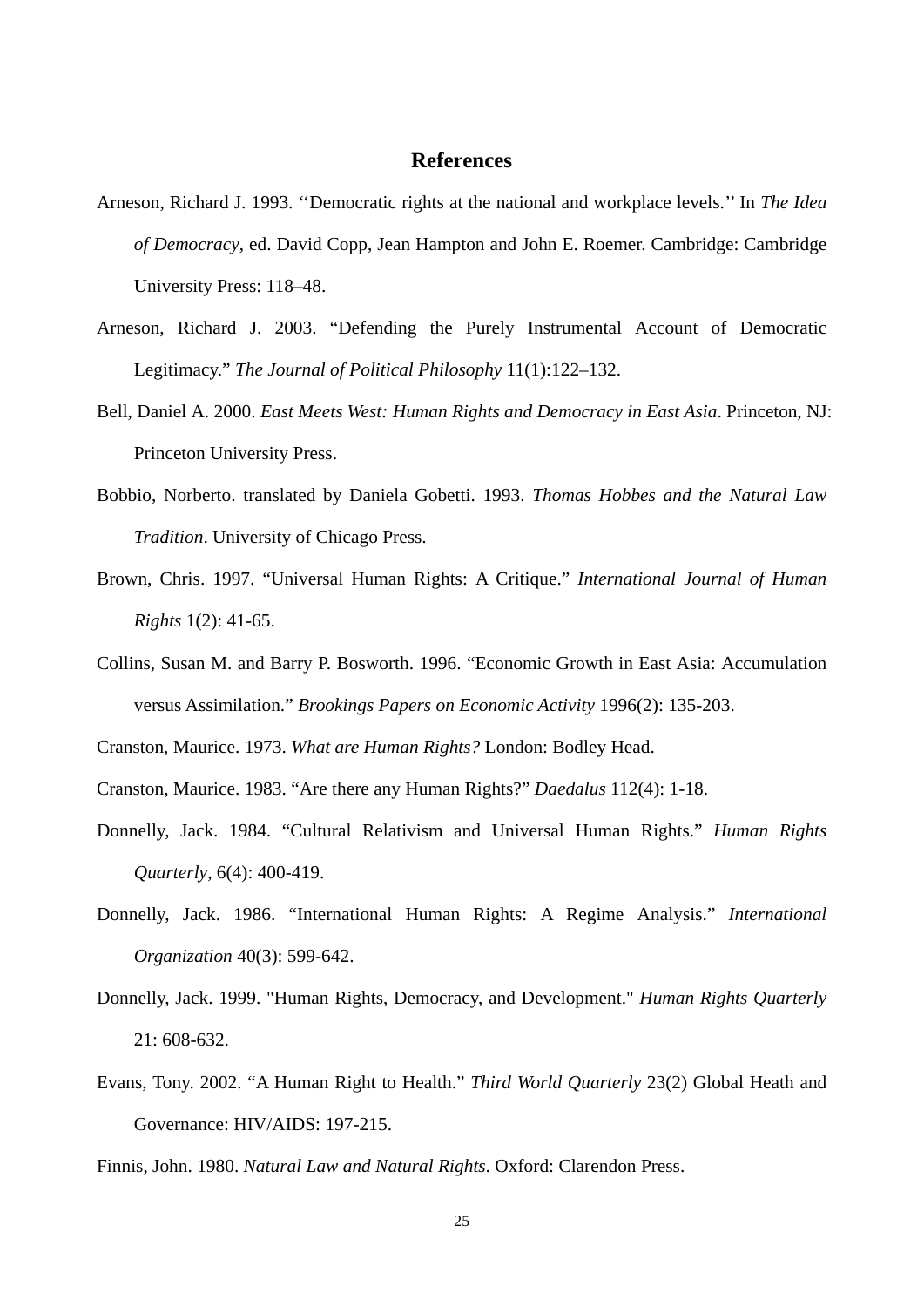Fukuyama, Francis. 1995. "Confucianism and Democracy" *Journal of Democracy* 6(2): 20-33.

- Gordon, Wendy. 1993. "A Property Right in Self-Expression: Equality and Individualism in the Natural Law of Intellectual Property." *The Yale Law Journal* 102(7):1533-1609.
- Griffin, James. 2001. "First Steps in an Account of Human Rights." *European Journal of Philosophy* 9(3): 306-327.

Hampton, Jean. 1986. *Hobbes and the Social Contract Tradition*. Cambridge University Press.

- Harrison, Lawrence E. 1992. Who Prospers? *How Cultural Values Shape Economic and Political Success*. New York: BasicBooks.
- Hemham, Ralph. 2004. "Procedural Justice and Human Rights in International Sentencing." *International Criminal Law Review* 4: 185-210.

Hood, Steven J. 1998. "The Myth of Asian –Style Democracy." *Asian Survey* 38(9): 853-866.

- Hu, Shaohua. 1997. "Confucianism and Western Democracy." *Journal of Contemporary China*  6(15): 347-363.
- Huber, Evelyne, Dietrich Rueschemeyer, and John D. Stephens. 1993. "The Impact of Economic Development on Democracy." *Journal of Economic Perspectives* 7(3): 71-85.
- Johnson, Charmers. 1994. "Political Institutions and Economic Performance: The Government-Business Relationship in Japan, South Korea, and Taiwan." In *The State (Critical Concepts)*, ed. John A. Hall. London, New York: Routledge.

Kausikan, Bilahari. 1993. "Asia's Different Standard." *Foreign Policy* 92: 24-41.

- Lipset, Seymour M. 1959. "Some Social Requisites of Democracy: Economic Development and Political Legitimacy." *American Political Science Review* 53(1): 69-105.
- Lipset, Seymour M. 1994. "The Social Requisites of Democracy Revisited: 1993 Presidential Address." *American Sociological Review* 59(1):1-22.
- Neher, Clark D. 1994. "Asian Style Democracy." *Asian Survey* 34(11): 949-961.
- Oi, Jean C. 1994. "Rational Choices and Attainment of Wealth and Power in the Countryside." In *China's Quiet Revolution*, ed. David Goodman and Beverly Hooper. New York: Longman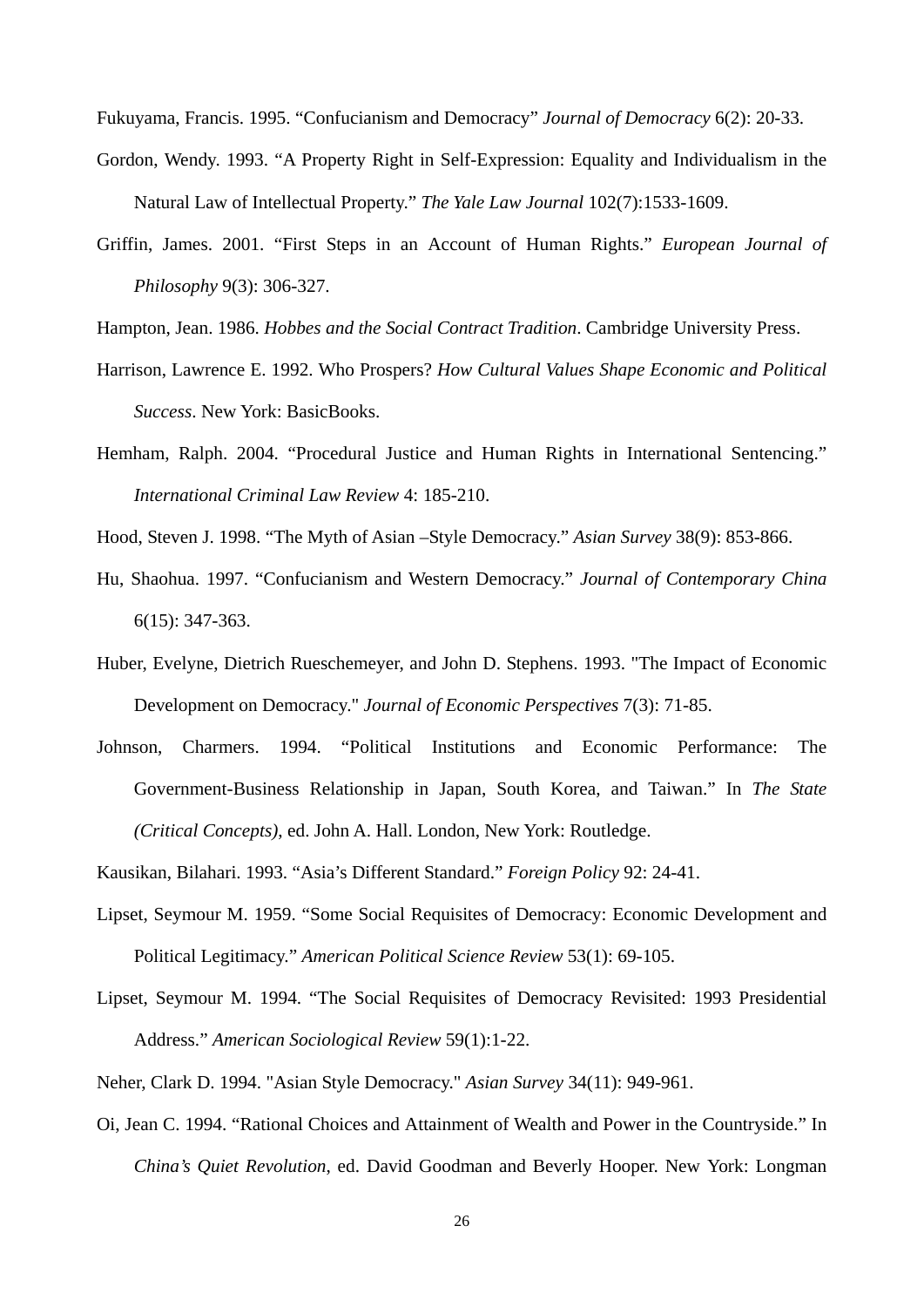Cheshire.

- Pack, Howard. 1992. "Technology Gaps between Industrial and Developing Countries: Are There Dividends for Latecomers?" In *Proceedings of the World Bank Annual Conference on Development Economics*, ed. Lawrence H. Summers and Shekhar Shah. Washington: World Bank.
- Przeworski, Adam and Fernando Limongi. 1997. "Modernization: Theories and Facts." *World Politics* 49(2): 155-183.
- Plant, Raymond. 1989. "Can There be a Right to Health Care?" *Institute of Health Policy Studies Occasional Papers* (Southampton: Institute of Health Policy Studies).
- Plant, Raymond. 1993. "The Justification for Intervention: Needs before Contexts." In *Political Theory, International Relations and the Ethics of Intervention*, ed. Ian Forbes & Mark Hoffman. Basingstoke: Macmillan.
- Pye, Lucian W. 1999. "Civility, Social Capital, and Civil Society: Three Powerful Concepts for Explaining Asia." *Journal of Interdisciplinary History* 29(4): 763-782.
- Reischauer, Edwin O., and John K. Fairbank. 1960. *East Asia: The Great Tradition*. Houghton Mifflin.
- Romer, Paul M. 1993. "Idea Gaps and Object Gaps in Economic Development." *Journal of Monetary Economics* 32(3): 543-73.
- Roy, Denny. 1994. "Singapore, China, and the 'Soft Authoritarian' Challenge." *Asian Survey* 34(3): 231-242.
- Shue, Henry. 1996. *Basic Rights: Subsistence, Affluence, and US Foreign Policy.* Princeton, NJ: Princeton University Press.
- Smart, Alan. 1997. "Oriented Despotism and Sugar-Coated Bullets: Representations of the Market in China." In *Meanings of the Market: The Free Market in Western Culture*, ed. James G.. Carrier. Oxford, New York: Berg.

Stiglitz, Joseph E., and Marilou Uy. 1996. "Financial Markets, Public Policy, and the East Asian